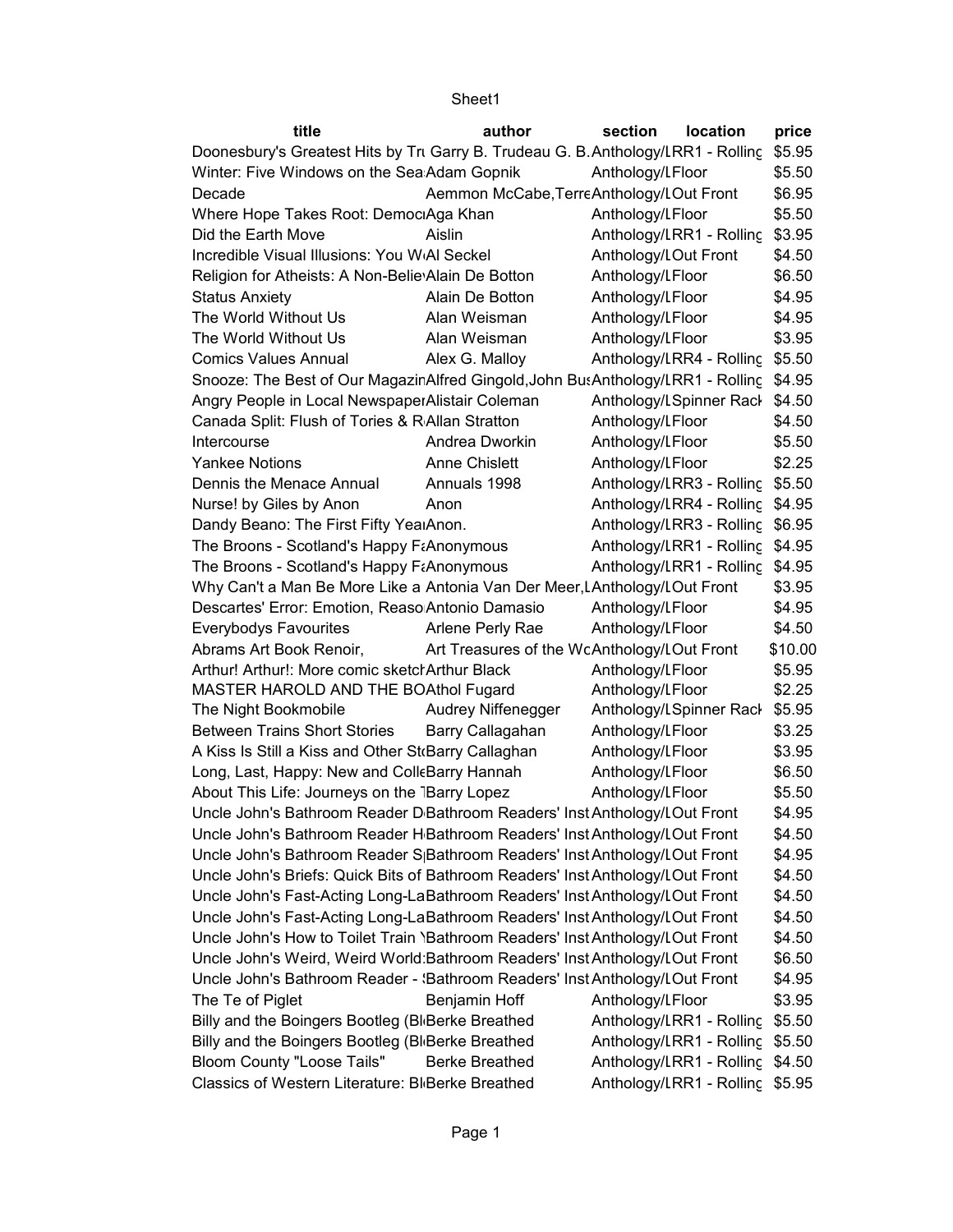Happy Trails **Berke Breathed** Anthology/LRR1 - Rolling \$5.50 FoxTrot (Volume 1) Bill Amend Anthology/LRR1 - Rolling \$4.95 The Lockhorns Bill Hoest Anthology/LRR1 - Rolling \$1.33 Bookplate Betties Bill Presing Anthology/LRR1 - Rolling \$5.95 \$4.95 Adam Brian Basset Anthology/Literature RR3 - Rolling Rack Side 3 Oor Willie Annual: 1999 (v. 3) Broons Anthology/LRR1 - Rolling \$5.95 Daniel's Story **Carol Matas** Anthology/LSpinner Rack \$4.95 His Kisses Are Dreamy...but ThosBerke Breathed Night of the Mary Kay Commandc Berke Breathed Night of the Mary Kay Commandc Berke Breathed Night of the Mary Kay Commandc Berke Breathed Penguin Dreams and Stranger ThBerke Breathed Penguin Dreams and Stranger ThBerke Breathed Politically, Fashionably, and Aero(Berke Breathed Bloom County Babylon: Five YearBerkeley Breathed Bloom County Babylon: Five YearBerkeley Breathed The Book of "Unnecessary" Quotabethany Keeley Anthology/LOut Front Dear President Johnson: Kids' LetBill Adler Say Hello to Cactus Flats: A Fox <sup>-</sup>Bill Amend The Return of the Lone Iguana : A Bill Amend The Return of the Lone Iguana :  $P$ Bill Amend Troublesome Words 3e Bill Bryson Anthology/LFloor Giving: How Each of Us Can CharBill Clinton Old Father Williams Well Ordered Bill Richardson Anthology/LOut Front How About Never--Is Never Good Bob Mankoff Poor Super Man: A Play With CarBrad Fraser By Anthology/LFloor Tomorrow : Adventures in an UncBradley Trevor Greive Anthology/LOut Front Valkyria Chronicles Official Strate BradyGames Life in the Fast-Food Lane (Adam Brian Basset Doonesbury and the Art of G.B. T Brian Walker Broad Strokes: 15 Women Who NBridget Quinn Porn for New Moms: From the CaCambridge Women's PrAnthology/LOut Front Giles: Sunday Express & Daily ExCarl Giles Zachary Holmes Case 1: The MorCarlos Trillo "What do you mean, I still don't haCathy Guisewite \$14 In the Bank and a \$200 Face Cathy Guisewite A Hand To Hold, An Opinion To RCathy Guisewite A Mouthful of Breath Mints and NoCathy Guisewite Abs of Steel, Buns of Cinnamon : CATHY GUISEWITE Abs of Steel, Buns of Cinnamon : CATHY GUISEWITE Another Saturday Night of Wild ar Cathy Guisewite Cathy Twentieth Anniversary ColleCathy Guisewite Climb Every Mountain, Bounce EvCathy Guisewite Food: A Celebration of One of the Cathy Guisewite Men Should Come With Instructio Cathy Guisewite Only Love Can Break a Heart, But Cathy Guisewite Reflections, A Fifteenth AnniversaCathy Guisewite

Anthology/LRR1 - Rolling \$4.95 Anthology/LRR1 - Rolling \$4.95 Anthology/LRR1 - Rolling \$4.95 Anthology/LRR1 - Rolling \$4.95 Anthology/LRR1 - Rolling \$5.95 Anthology/LRR1 - Rolling \$4.50 Anthology/LRR3 - Rolling \$4.95 Anthology/LRR1 - Rolling \$5.95 Anthology/LRR1 - Rolling \$5.95 \$4.95 Anthology/LRR3 - Rolling \$3.50 Anthology/LRR1 - Rolling \$4.95 Anthology/LRR1 - Rolling \$4.95 Anthology/LRR1 - Rolling \$4.95 \$4.50 Anthology/LTallB2 \$5.50 \$5.50 Anthology/LRR1 - Rolling \$7.95 \$4.50 \$4.50 Anthology/LSpinner Rack \$4.95 Anthology/LRR1 - Rolling \$4.95 Anthology/LRR1 - Rolling \$8.95 Anthology/LB4 \$5.95 \$3.95 Anthology/LRR1 - Rolling \$3.95 Anthology/LSpinner Rack \$5.50 Anthology/LRR1 - Rolling \$3.25 Anthology/LRR1 - Rolling \$4.95 Anthology/LRR1 - Rolling \$4.95 Anthology/LRR1 - Rolling \$4.95 Anthology/LRR1 - Rolling \$3.50 Anthology/LRR1 - Rolling \$4.95 Anthology/LRR1 - Rolling \$4.95 Anthology/LRR1 - Rolling \$4.95 Anthology/LRR1 - Rolling \$3.95 Anthology/LRR1 - Rolling \$3.50 Anthology/LRR1 - Rolling \$4.95 Anthology/LRR1 - Rolling \$4.95 Anthology/LRR1 - Rolling \$5.95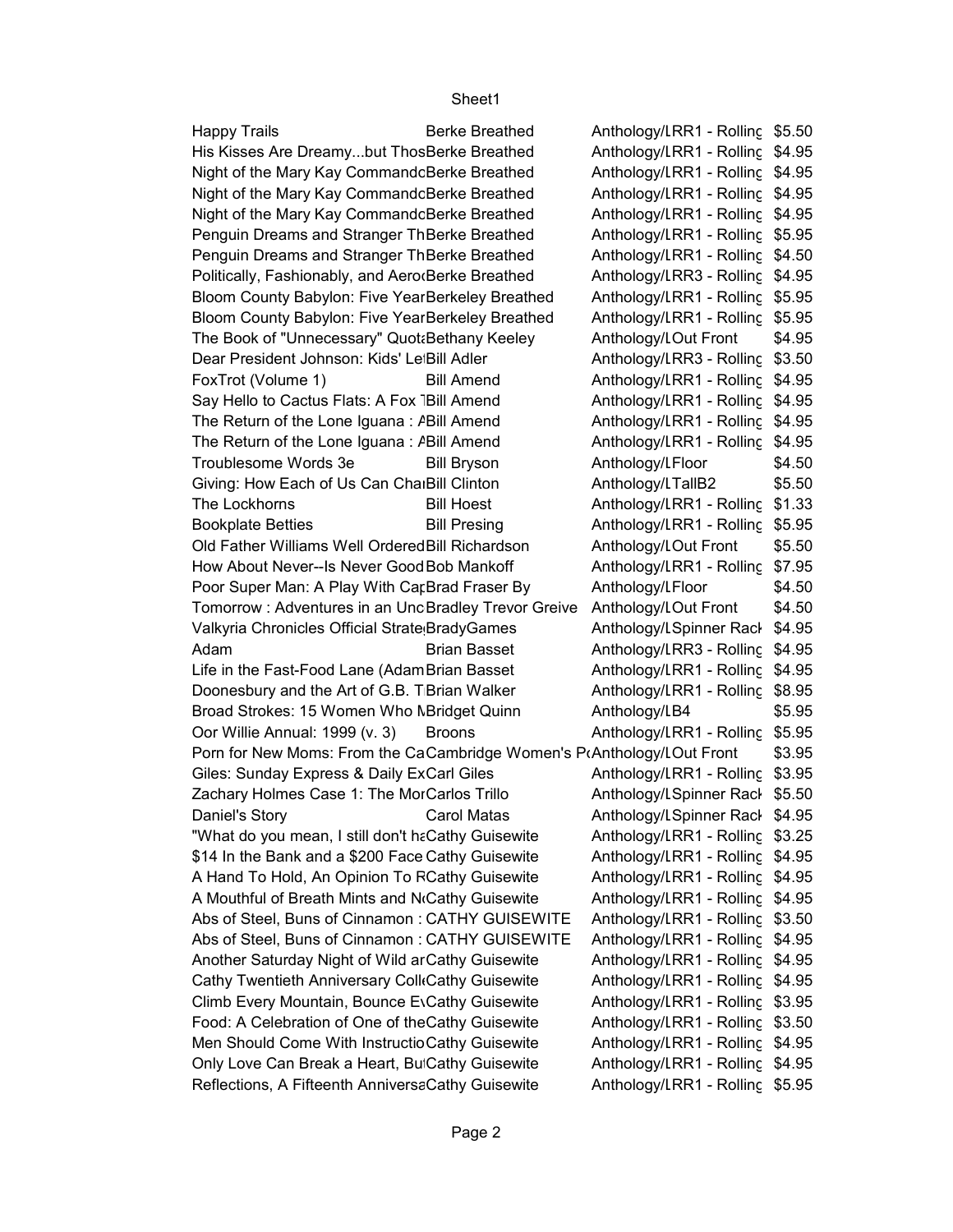Anthology/LRR1 - Rolling \$5.95 Anthology/LRR1 - Rolling \$4.95 Anthology/LRR1 - Rolling \$4.95 The Cathy chronicles Cathy Guisewite Anthology/LRR1 - Rolling \$5.95 Anthology/LRR1 - Rolling \$4.95 Anthology/LRR1 - Rolling \$5.50 Anthology/LRR1 - Rolling \$4.95 Anthology/LRR1 - Rolling \$3.50 Anthology/LRR1 - Rolling \$4.95 Anthology/LRR1 - Rolling \$3.50 Anthology/LRR1 - Rolling \$4.95 Anthology/LRR1 - Rolling \$4.95 \$2.95 Anthology/LRR1 - Rolling \$5.95 Anthology/LRR1 - Rolling \$5.95 Anthology/LRR1 - Rolling \$5.95 Creature Comforts **Charles Addams** Anthology/LRR1 - Rolling \$5.95 Creature Comforts **Charles Addams** Anthology/LRR1 - Rolling \$5.95 Favorite Haunts **Charles Addams** Anthology/LRR1 - Rolling \$6.95 The Best of Charles Barsotti Charles Barsotti Anthology/LRR3 - Rolling \$5.95 Anthology/LRR3 - Rolling \$3.50 Anthology/LRR3 - Rolling \$3.50 Anthology/LRR4 - Rolling \$2.50 Anthology/LRR3 - Rolling \$3.95 \$5.95 Black Maria Chas Adams Anthology/Literature RR1 - Rolling Rack Side 1 Anthology/LRR1 - Rolling \$6.95 Anthology/LRR1 - Rolling \$6.95 Anthology/LRR1 - Rolling \$4.50 \$5.50 Dark Hunger Christine Feehan Anthology/Literature RR4 - Rolling Rack Side 4 Buffy, the Vampire Slayer : the W Christopher Golden,NarAnthology/LRR3 - Rolling \$5.00 \$3.95 \$6.95 \$4.95 Anthology/LTallB2 \$4.95 60 Years of Dandy & Beano D C Thomson & Co Anthology/LRR3 - Rolling \$5.95 \$4.50 Anthology/LRR4 - Rolling \$4.50 Anthology/LRR4 - Rolling \$4.50 Anthology/LRR1 - Rolling \$5.95 Anthology/LRR3 - Rolling \$5.95 \$4.50 \$5.95 \$5.95 \$6.95 \$5.50 \$4.95 Reflections, A Fifteenth AnniversaCathy Guisewite Revelations from a 45-Pound Pur: Cathy Guisewite Shoes: Chocolate For The Feet - Cathy Guisewite The Child Within Has Been Awak Cathy Guisewite The Wedding of Cathy and Irving: Cathy Guisewite Thin Thighs in Thirty Years: A CatCathy Guisewite Understanding The "Why" Chrom Cathy Guisewite Understanding The "Why" Chrom<sub>Cathy</sub> Guisewite Wake Me Up When I'm a Size 5: Cathy Guisewite Wake Me Up When I'm a Size 5: Cathy Guisewite Why Do the Right Words Always Cathy Guisewite One Hundred Secret Thoughts Cacelia Haddon Anthology/LOut Front Chad Carpenter Presents Tundra Chad Carpenter The Comic Strip Mother Nature WChad Carpenter Tundra: 100% Naturally Flavored Chad Carpenter Here comes the April Fool! (PeaniCharles M Schulz You're the Tops, Pop (Peanuts) Charles M Schulz Let's Face It Charlie Brown: SelecCHARLES M.SHULZ Why, Charlie Brown, Why?: A StoCharles Schulz The Groaning Board. 1964. Cloth Chas Addams The Groaning Board. 1964. Cloth Chas Addams Bent Bulkhead: Cartoons for the SChris Stoyan Women Who Run with the Wolve Clarissa Pinkola Est<sub>30</sub>S Anthology/LFloor Cleveland Amory's Compleat Cat: Cleveland Amory Anthology/LOut Front Thirteen Ways Of Looking: A Nov Colum McCann Anthology/LFloor The Gospel According to Harry PoConnie Neal How To Survive a Robot Uprising Daniel H. Wilson Anthology/LOut Front Supergirl: Daughter of Krypton (B:Daniel Wallace Superman: The Man of Tomorrow Daniel Wallace Girls with Slingshots Volume One Danielle Corsetto Say Cheesy: A Get Fuzzy CollectiDarby Conley Dave Barry Turns 50 Dave Barry **Anthology/Literature Floor** Dave Barry's Complete Guide to (Dave Barry **Anthology/LFloor** I'll Mature When I'm Dead: Dave IDave Barry Anthology/LFloor The World According to Dave BarDave Barry Anthology/LFloor Immigrant City David Bezmozgis Anthology/LFloor 20 Things You Should Read (TweDavid Edwards,Margare Anthology/LFloor

Anthology/LRR1 - Rolling \$4.50 City critters: How to live with urbarDavid Michael Bird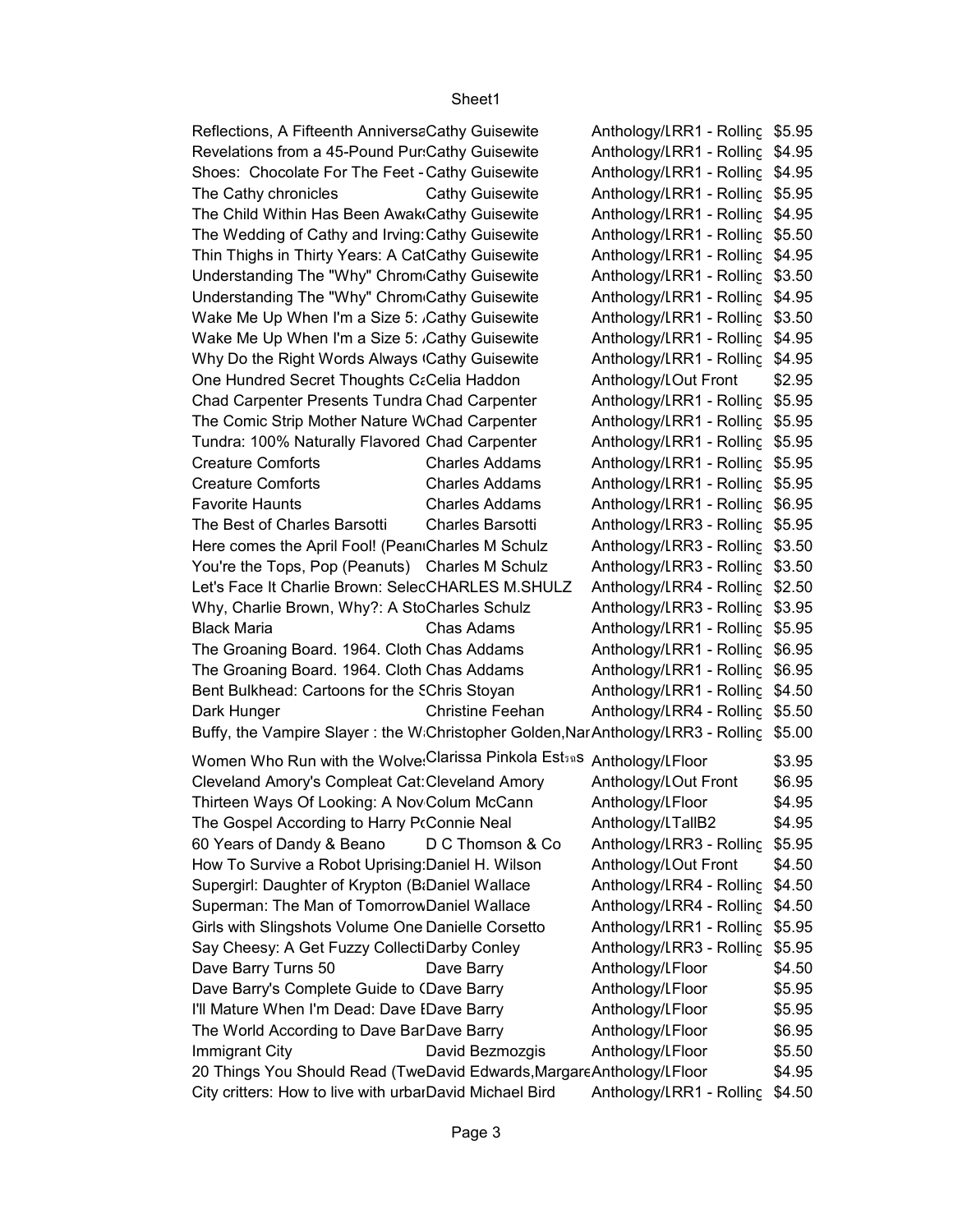| World According to Twitter                                                               | David Pogue           | Anthology/LSpinner Rack \$4.50                          |        |
|------------------------------------------------------------------------------------------|-----------------------|---------------------------------------------------------|--------|
| Crazy World of Jogging                                                                   | David Pye             | Anthology/LSpinner Rack \$4.95                          |        |
| Donough O'Brien's Little Book of IDonough O'Brien                                        |                       | Anthology/LOut Front                                    | \$5.50 |
| Doug Wright's family                                                                     | Doug Wright           | Anthology/LRR3 - Rolling \$3.95                         |        |
| Nipper 1965-1966                                                                         | Doug Wright           | Anthology/LRR3 - Rolling \$3.95                         |        |
| Nipper 1967-1968                                                                         | Doug Wright           | Anthology/LRR1 - Rolling \$3.95                         |        |
| Broons and Oor Wullie: Nation's FDudley D. Watkins                                       |                       | Anthology/LRR1 - Rolling \$5.95                         |        |
| Broons and Oor Wullie: Nation's FDudley D. Watkins                                       |                       | Anthology/LRR1 - Rolling \$5.95                         |        |
| The Broons: Oor Wullie at War (1DUDLEY D. WATKINS Anthology/LRR1 - Rolling \$5.95        |                       |                                                         |        |
| Oor Wullie 1999                                                                          | <b>Dudley Watkins</b> | Anthology/LRR1 - Rolling \$4.95                         |        |
| Oor Wullie 1999                                                                          | <b>Dudley Watkins</b> | Anthology/LRR1 - Rolling \$4.95                         |        |
| The Broons 2000                                                                          | <b>Dudley Watkins</b> | Anthology/LRR1 - Rolling \$4.95                         |        |
| The Indigestible Mad                                                                     |                       | EDITORS OF MAD MAIAnthology/LRR1 - Rolling \$2.95       |        |
| Random Illuminations: ConversatiEleanor Wachtel                                          |                       | Anthology/LFloor                                        | \$4.50 |
| Fast Food Nation: The Dark Side Eric Schlosser                                           |                       | Anthology/LFloor                                        | \$4.50 |
| Urban Scrawl                                                                             | Erika Ritter          | Anthology/LFloor                                        | \$2.95 |
| If We Were Birds                                                                         | Erin Shields          | Anthology/LFloor                                        | \$2.25 |
| The Big Book of Riddles, Puzzles Fabrice Mazza & Sylvai Anthology/LRR4 - Rolling \$6.50  |                       |                                                         |        |
| Gasoline Alley Volume 1                                                                  |                       | Frank King, Dick Moores Anthology/LRR3 - Rolling \$7.95 |        |
| John & Faith Hubley's A Doonesb G. B Trudeau                                             |                       | Anthology/LRR1 - Rolling \$5.95                         |        |
| <b>Buck Wild Doonesbury</b>                                                              | G. B. Trudeau         | Anthology/LRR1 - Rolling \$5.90                         |        |
| Doonesbury Deluxe: Selected GlaG. B. Trudeau                                             |                       | Anthology/LRR1 - Rolling \$5.95                         |        |
| Doonesbury Dossier: The Reagar G. B. Trudeau                                             |                       | Anthology/LRR1 - Rolling \$5.95                         |        |
| Doonesbury.com's The Sandbox: G. B. Trudeau                                              |                       | Anthology/LRR1 - Rolling \$6.50                         |        |
| Dude: The Big Book of Zonker G. B. Trudeau                                               |                       | Anthology/LRR1 - Rolling \$5.95                         |        |
| Planet Doonesbury: A Doonesbur G. B. Trudeau                                             |                       | Anthology/LRR1 - Rolling \$5.95                         |        |
| Portable Doonesbury                                                                      | G. B. TRUDEAU         | Anthology/LRR1 - Rolling \$5.95                         |        |
| Portable Doonesbury                                                                      | G. B. TRUDEAU         | Anthology/LRR1 - Rolling \$5.95                         |        |
| Recycled Doonesbury: Second TIG. B. Trudeau                                              |                       | Anthology/LRR1 - Rolling \$5.95                         |        |
| The Bundled Doonesbury With C(G. B. Trudeau                                              |                       | Anthology/LRR1 - Rolling \$5.95                         |        |
| The Bundled Doonesbury With C(G. B. Trudeau                                              |                       | Anthology/LRR1 - Rolling \$5.95                         |        |
| The Doonesbury Chronicles                                                                | G. B. TRUDEAU         | Anthology/LRR1 - Rolling \$5.95                         |        |
| The People's Doonesbury: Notes G. B. Trudeau                                             |                       | Anthology/LRR1 - Rolling \$5.95                         |        |
| Virtual Doonesbury: A Doonesbur G. B. Trudeau                                            |                       | Anthology/LRR1 - Rolling \$5.95                         |        |
| Virtual Doonesbury: A Doonesbur G. B. Trudeau                                            |                       | Anthology/LRR1 - Rolling \$5.95                         |        |
| Duke 2000: Whatever It Takes                                                             |                       | G. B. Trudeau, G.B. Tru Anthology/LRR1 - Rolling \$5.95 |        |
| Doonesbury: The Original Yale C&Garry Trudeau                                            |                       | Anthology/LRR1 - Rolling \$2.95                         |        |
| The Doonesbury Nation                                                                    | Garry Trudeau         | Anthology/LRR1 - Rolling \$4.95                         |        |
| <b>Classic Rock</b>                                                                      | Gary Cee              | Anthology/LOut Front                                    | \$6.50 |
| Beyond The Far Side                                                                      | Gary Larson           | Anthology/LRR1 - Rolling \$4.50                         |        |
| Cal 98 Far Side                                                                          | Gary Larson           | Anthology/LRR1 - Rolling \$2.95                         |        |
| The Doonesbury Stamp Book                                                                | Gary Trudeau          | Anthology/LRR1 - Rolling \$3.50                         |        |
| Somebody Is Going to Die if Lilly IGayden Metcalfe, CharlcAnthology/LCustomer rec \$4.95 |                       |                                                         |        |
| A Pug's Guide to Dating                                                                  | Gemma Correll         | Anthology/LSpinner Rack \$6.50                          |        |
| Our Boarding House, 1927.                                                                | Gene. Ahern           | Anthology/LRR1 - Rolling \$4.50                         |        |
| <b>Heathcliff Pigs Out</b>                                                               | Geo Gately            | Anthology/LOut Front                                    | \$2.95 |
| Seriously Senior Moments: Or, H&Geoff Tibballs                                           |                       | Anthology/LOut Front                                    | \$3.95 |
| Rehearsal's Off!                                                                         | George Booth          | Anthology/LRR3 - Rolling \$3.95                         |        |
| Think good thoughts about a pussGeorge Booth                                             |                       | Anthology/LRR3 - Rolling \$5.95                         |        |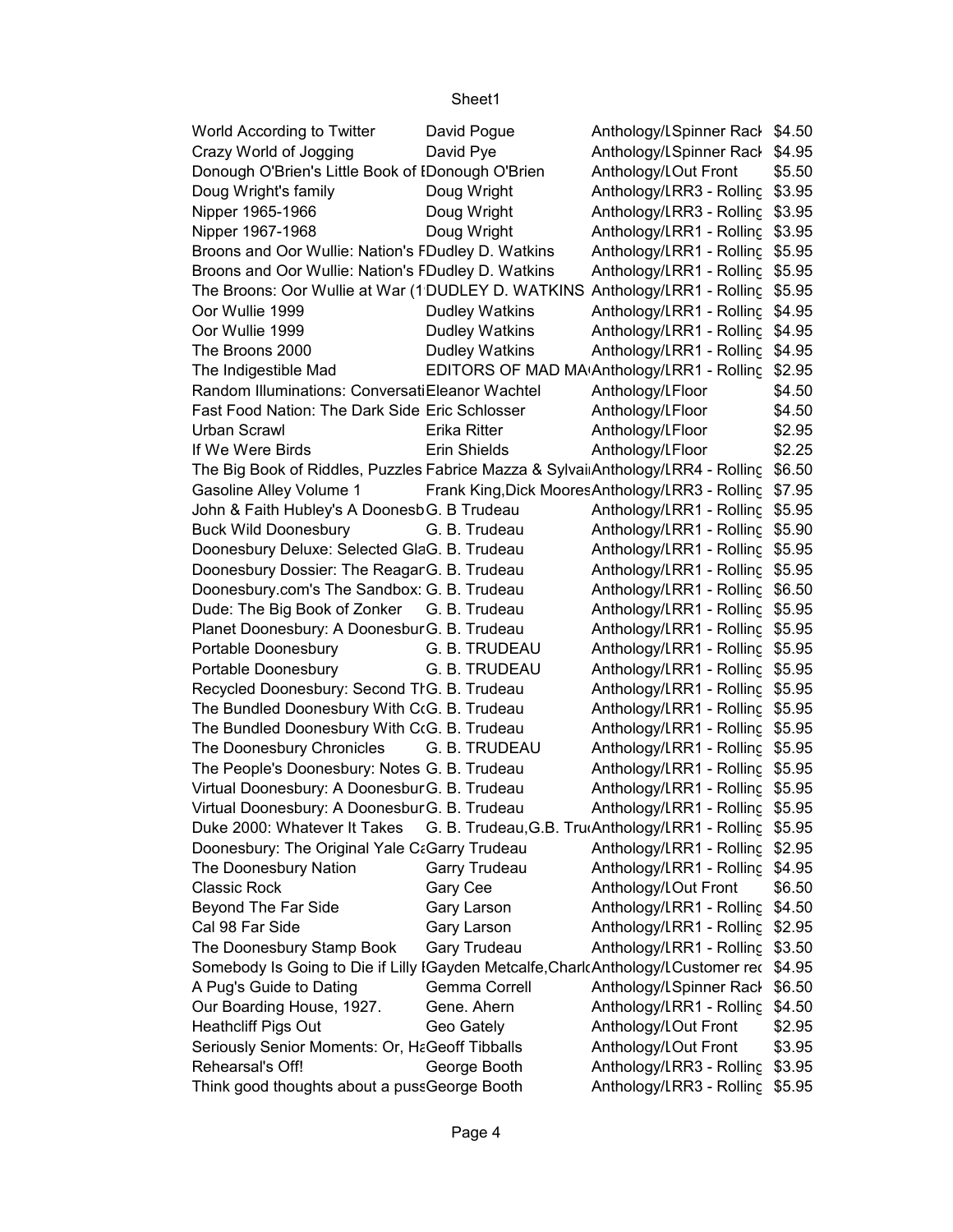|         | Three Times Carlin: An Orgy of G George Carlin                                               |                                           | Anthology/LFloor                                       | \$6.50 |
|---------|----------------------------------------------------------------------------------------------|-------------------------------------------|--------------------------------------------------------|--------|
|         | Sweet Savage Heathcl                                                                         | George Gately                             | Anthology/LRR1 - Rolling \$2.50                        |        |
|         | The Return of the Spot: More Hor Gez Walsh                                                   |                                           | Anthology/LFloor                                       | \$3.50 |
|         | Cartoons: 38th Series                                                                        | Giles                                     | Anthology/LRR1 - Rolling \$4.95                        |        |
|         | Cartoons: 41st Series                                                                        | Giles                                     | Anthology/LRR1 - Rolling \$4.95                        |        |
|         | Cartoons: 41st Series                                                                        | Giles                                     | Anthology/LRR1 - Rolling \$4.95                        |        |
|         | Cartoons: 44th Series                                                                        | Giles                                     | Anthology/LRR1 - Rolling \$4.95                        |        |
|         | Giles Annual, Thirty-second (32ncGiles                                                       |                                           | Anthology/LRR1 - Rolling \$3.95                        |        |
|         | Giles Annual, Twentieth (20th) SeGiles                                                       |                                           | Anthology/LRR1 - Rolling \$3.95                        |        |
|         | Giles Annual, Twenty-fifth (25th) SGiles                                                     |                                           | Anthology/LRR1 - Rolling \$4.95                        |        |
|         | Giles Annual, Twenty-fourth (24th Giles                                                      |                                           | Anthology/LRR1 - Rolling \$4.95                        |        |
|         | Giles Annual: 1995                                                                           | Giles                                     | Anthology/LRR1 - Rolling \$4.95                        |        |
|         | Giles Cartoons, Twenty-Ninth Ser Giles                                                       |                                           | Anthology/LRR1 - Rolling \$3.75                        |        |
|         | GILES TWENTY FIFTH SERIES Giles                                                              |                                           | Anthology/LRR1 - Rolling \$3.75                        |        |
| ~~NEW~~ | Garfield The Big Star Ik Lk (GoldeGolden Books                                               |                                           | Anthology/LOut Front                                   | \$2.95 |
| ~~NEW~~ | The Cat Show (Garfield) (Little GcGolden Books                                               |                                           | Anthology/LOut Front                                   | \$2.95 |
|         | Sally Forth: A Woman's Work is NGreg Howard                                                  |                                           | Anthology/LRR3 - Rolling \$3.50                        |        |
|         | College Survival Guide (Tips TrickHallmark                                                   |                                           | Anthology/LOut Front                                   | \$3.95 |
|         | They Can't Kill Us Until They Kill LHanif Abdurraqib                                         |                                           | Anthology/LFloor                                       | \$4.50 |
|         | Harlan Ellison's Dream Corridor CHarlan Ellison                                              |                                           | Anthology/LRR1 - Rolling \$4.95                        |        |
|         | Little Orphan Annie: The Man of Marold Gray                                                  |                                           | Anthology/LRR3 - Rolling \$5.50                        |        |
|         | Death by Laughter                                                                            | <b>Harry Bliss</b>                        | Anthology/LRR1 - Rolling \$4.50                        |        |
|         | To Dad (You Poor Old Wreck) (TrHelen Exley                                                   |                                           | Anthology/LOut Front                                   | \$3.50 |
|         | Russell Square Station Mine the THill, Sylvie                                                |                                           | Anthology/LFloor                                       | \$4.50 |
|         | Smiles                                                                                       | Hulton Getty Picture LibAnthology/LTallB2 |                                                        | \$3.95 |
|         | <b>Historical Whodunits</b>                                                                  | Hy Conrad                                 | Anthology/LSpinner Rack \$3.50                         |        |
|         | Humor Me: An Anthology of Funn Ian Frazier                                                   |                                           | Anthology/LFloor                                       | \$6.50 |
|         | Ontario Driver's Study Guide (Lar(Ingrid Mancini                                             |                                           | Anthology/LOut Front                                   | \$3.95 |
|         | The Ultimate Audition Book: 222 (Irene Ziegler Aston, Joh: Anthology/LFloor                  |                                           |                                                        | \$4.50 |
|         | Norton Anthology of Western MusJ. Peter Burkholder J. PAnthology/LB7 Child/Flyi \$12.95      |                                           |                                                        |        |
|         | JAK Cartoons from the London EvJak Cartoons                                                  |                                           | Anthology/LRR4 - Rolling \$3.95                        |        |
|         | Some Stuff                                                                                   | James A. Castillo                         | Anthology/LRR1 - Rolling \$3.95                        |        |
|         | Fables for Our Time and Famous James Thurber                                                 |                                           | Anthology/LFloor                                       | \$2.25 |
|         | Authors by Request: An Inside LoJanis Campbell, Cathy CAnthology/LFloor                      |                                           |                                                        | \$4.50 |
|         | If I Knew, Don't You Think I'd Tell Jann Arden                                               |                                           | Anthology/LFloor                                       | \$4.95 |
|         | The Poem I Turn To: Actors and I Jason Shinder                                               |                                           | Anthology/LFloor                                       | \$6.50 |
|         | King of RPGS 2                                                                               | Jason Thompson                            | Anthology/LRR4 - Rolling                               | \$5.50 |
|         | Portfoolio 17: The Year's Best Ca Jay Stone                                                  |                                           | Anthology/LRR3 - Rolling \$5.25                        |        |
|         | Bone, Vol. 3: Eyes of the Storm Jeff Smith                                                   |                                           | Anthology/LSpinner Rack \$6.50                         |        |
|         | Petrified World, Determine Your LJeff Storm                                                  |                                           | Anthology/LTallB2                                      | \$5.50 |
|         | Dignity Amidst the Rubbish (Hour Jeffrey Warner                                              |                                           | Anthology/LB4                                          | \$5.95 |
|         | Live Fast Die Hot                                                                            | Jenny Mollen                              | Anthology/LFloor                                       | \$4.95 |
|         | Questionable Content Volume 1                                                                | Jeph Jacques                              | Anthology/LRR1 - Rolling \$6.95                        |        |
|         | Questionable Content Volume 2 Jeph Jacques                                                   |                                           | Anthology/LRR1 - Rolling \$6.95                        |        |
|         | Pierced: A Zits Close-Up                                                                     | Jerry Scott                               | Anthology/LRR1 - Rolling \$4.95                        |        |
|         | Busted: Zits Sketchbook #6                                                                   |                                           | Jerry Scott, Jim BorgmaAnthology/LRR1 - Rolling \$4.95 |        |
|         | Growth Spurt: Zits Sketchbook 2 Jerry Scott, Jim BorgmaAnthology/LRR1 - Rolling \$4.95       |                                           |                                                        |        |
|         | Big Honkin' Zits: A Zits Treasury ('Jerry Scott, Jim Borgmai Anthology/LRR1 - Rolling \$5.50 |                                           |                                                        |        |
|         | Humongous Zits: A Zits Treasury Jerry Scott, Jim Borgmai Anthology/LRR1 - Rolling \$5.50     |                                           |                                                        |        |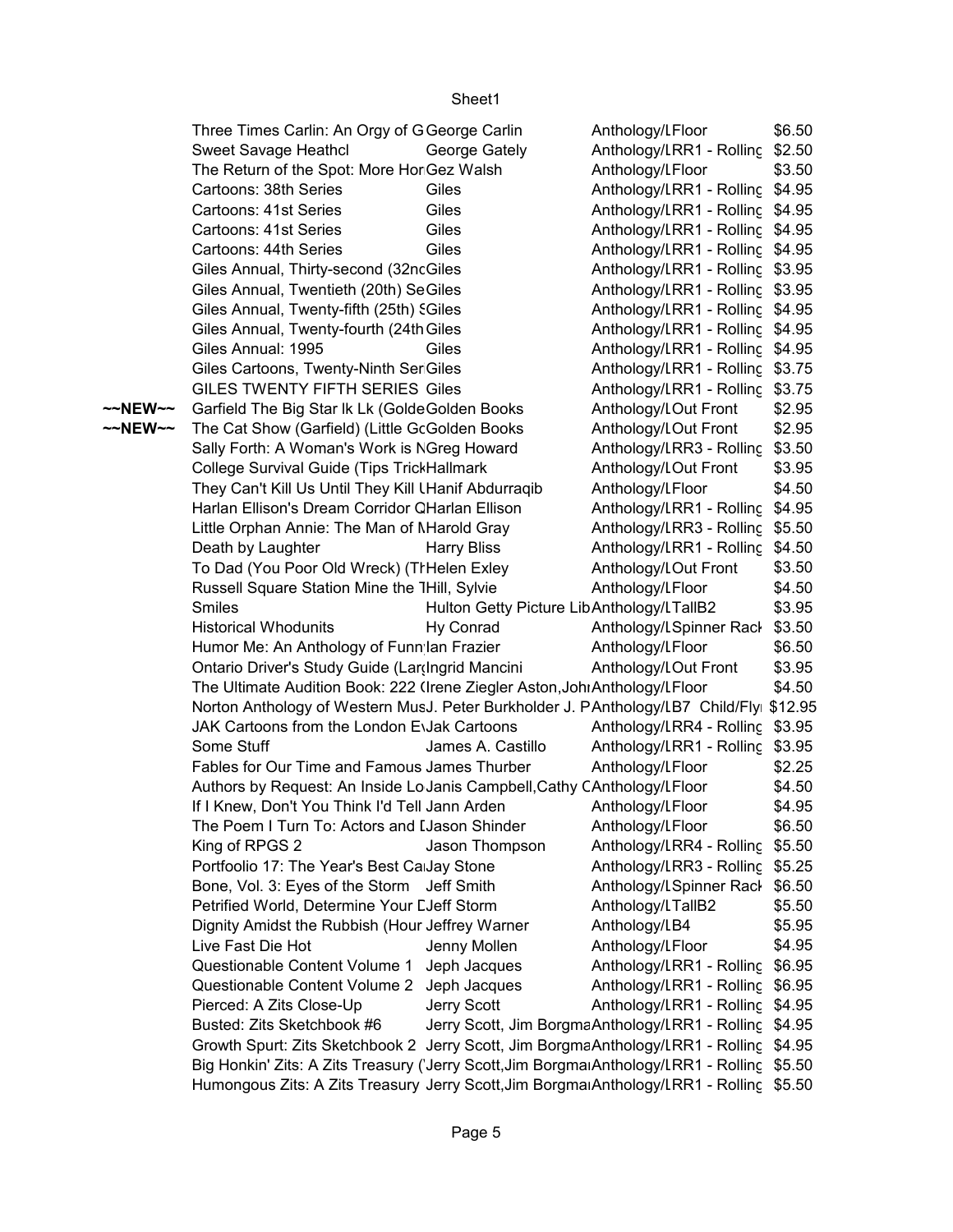|         | Teenage Tales: Zits Sketchbook #Jerry Scott, Jim BorgmaiAnthology/LRR1 - Rolling \$4.95   |                   |                                                       |        |
|---------|-------------------------------------------------------------------------------------------|-------------------|-------------------------------------------------------|--------|
|         | Teenage Tales: Zits Sketchbook #Jerry Scott, Jim Borgmai Anthology/LRR1 - Rolling \$4.95  |                   |                                                       |        |
|         | Downton Abbey: A Celebration - IJessica Fellowes                                          |                   | Anthology/LRR3 - Rolling \$6.50                       |        |
|         | The World of Downton Abbey                                                                | Jessica Fellowes  | Anthology/LRR3 - Rolling \$6.95                       |        |
|         | It's Happy Bunny Postcard Book #Jim Benton                                                |                   | Anthology/LTallB2                                     | \$3.95 |
|         | It's Happy Bunny: Life, Get One Jim Benton                                                |                   | Anthology/LFloor                                      | \$3.25 |
|         | It's Happy Bunny: What's Your SitJim Benton                                               |                   | Anthology/LTallB2                                     | \$3.50 |
|         | Alternative Zits: A Zits Treasury Jim Borgman                                             |                   | Anthology/LRR1 - Rolling \$5.95                       |        |
|         | My Bad: A Zits Treasury                                                                   | Jim Borgman       | Anthology/LRR1 - Rolling \$5.95                       |        |
|         | Pimp My Lunch: Zits Sketchbook Jim Borgman                                                |                   | Anthology/LRR1 - Rolling \$4.95                       |        |
|         | Jeremy and Dad: A Zits Tribute-is Jim Borgman, Jerry SccAnthology/LRR1 - Rolling \$5.95   |                   |                                                       |        |
|         | Lust and Other Uses for Spare HcJim Borgman, Jerry SccAnthology/LRR1 - Rolling \$4.95     |                   |                                                       |        |
|         | Random Zits: A Zits Treasury                                                              |                   | Jim Borgman, Jerry SccAnthology/LRR1 - Rolling \$5.95 |        |
|         | Books, Books, Books: A Hilarious Jim Charlton, Sam GrosAnthology/LRR3 - Rolling           |                   |                                                       | \$5.25 |
| ~~NEW~~ | Garfield: His 9 Lives                                                                     | Jim Davis         | Anthology/LOut Front                                  | \$3.95 |
| ~~NEW~~ | Garfield's birthday surprise                                                              | Jim Davis         | Anthology/LOut Front                                  | \$2.50 |
|         | Garfield's Son of Big Fat Hairy JolJim Davis, Jim Kraft, Mar Anthology/LOut Front         |                   |                                                       | \$2.95 |
|         | As a Cat Thinketh: Words and PicJim Proimos                                               |                   | Anthology/LOut Front                                  | \$2.95 |
|         | Poodle: The Other White Meat: TIJim Toomey                                                |                   | Anthology/LRR1 - Rolling \$4.50                       |        |
|         | Yarns and Shanties (And Other N Jim Toomey                                                |                   | Anthology/LRR1 - Rolling \$3.95                       |        |
|         | 1st Treasury of Herman                                                                    | <b>JIM UNGER</b>  | Anthology/LRR1 - Rolling \$4.95                       |        |
|         | She Just Wants the Hot Wax (A I Jim Unger                                                 |                   | Anthology/LRR1 - Rolling \$3.95                       |        |
|         | The Second Herman Treasury (ArJim Unger                                                   |                   | Anthology/LRR1 - Rolling \$4.95                       |        |
|         | Skullkickers, Vol. 2: Five FuneralsJim Zubkavich, Edwin HıAnthology/LRR1 - Rolling \$5.95 |                   |                                                       |        |
|         | Skullkickers Volume 1: 1000 Opa: Jim Zubkavich, Various Anthology/LRR1 - Rolling \$5.95   |                   |                                                       |        |
|         | Stay Tuned: Television's UnforgetJoe Garner                                               |                   | Anthology/LRR3 - Rolling \$5.95                       |        |
|         | The Mad Summer Survival Guide John Ficarra and "The LAnthology/LRR1 - Rolling \$3.50      |                   |                                                       |        |
|         | The QI Annual                                                                             | John Lloyd        | Anthology/LRR1 - Rolling \$6.50                       |        |
|         | The Authorized Ben Treasury                                                               | John Troy         | Anthology/LRR3 - Rolling \$5.50                       |        |
|         | A Call Girl in a Small Town                                                               | John W Partington | Anthology/LFloor                                      | \$2.95 |
|         | B.C. Rides Again                                                                          | Johnny Hart       | Anthology/LRR4 - Rolling \$3.50                       |        |
|         | B.C., color me Sunday                                                                     | Johnny Hart       | Anthology/LRR4 - Rolling \$4.50                       |        |
|         | <b>B.C.: A Special Christmas</b>                                                          | Johnny Hart       | Anthology/LRR4 - Rolling \$4.95                       |        |
|         | Return of B.C. Rides Again (A.B. (Johnny Hart                                             |                   | Anthology/LRR4 - Rolling \$4.95                       |        |
|         | Farther Away: Essays                                                                      | Jonathan Franzen  | Anthology/LFloor                                      | \$5.95 |
|         | Fear of Frying and Other Fax Of LJosh Freed                                               |                   | Anthology/LFloor                                      | \$4.95 |
|         | The Ethics of Star Trek                                                                   |                   | Judith Barad, Ed Robert: Anthology/LRR3 - Rolling     | \$4.95 |
|         | Feiffer on Nixon: The cartoon presJules Feiffer                                           |                   | Anthology/LRR3 - Rolling                              | \$3.95 |
|         | Feiffer's album                                                                           | Jules Feiffer     | Anthology/LRR3 - Rolling                              | \$5.95 |
|         | Passionella and Other Stories (FeJules Feiffer                                            |                   | Anthology/LRR3 - Rolling                              | \$6.50 |
|         | The Man in the Ceiling (Michael DJules Feiffer                                            |                   | Anthology/LRR3 - Rolling                              | \$4.95 |
|         | The Definitive Illustrated EncyclopJulia Rolf                                             |                   | Anthology/LOut Front                                  | \$6.95 |
|         | <b>Prophet Pocket Size</b>                                                                | Kahlil Gibran     | Anthology/LFloor                                      | \$3.95 |
|         | Spinster: Making a Life of One's CKate Bolick                                             |                   | Anthology/LFloor                                      | \$6.50 |
|         | The Cartoon History of Time                                                               | Kate Charlesworth | Anthology/LRR3 - Rolling                              | \$4.95 |
|         | Womens Suffrage Lit V2                                                                    | Katharine Cockin  | Anthology/LFloor                                      | \$4.50 |
|         | Great Books for Girls: More Than Kathleen Odean                                           |                   | Anthology/LFloor                                      | \$4.95 |
|         | Shut Up and Eat: Chicken, Childr Kathy Buckworth                                          |                   | Anthology/LFloor                                      | \$4.95 |
|         | The Oberon Book of Comic MonoKaty Wix                                                     |                   | Anthology/LFloor                                      | \$4.50 |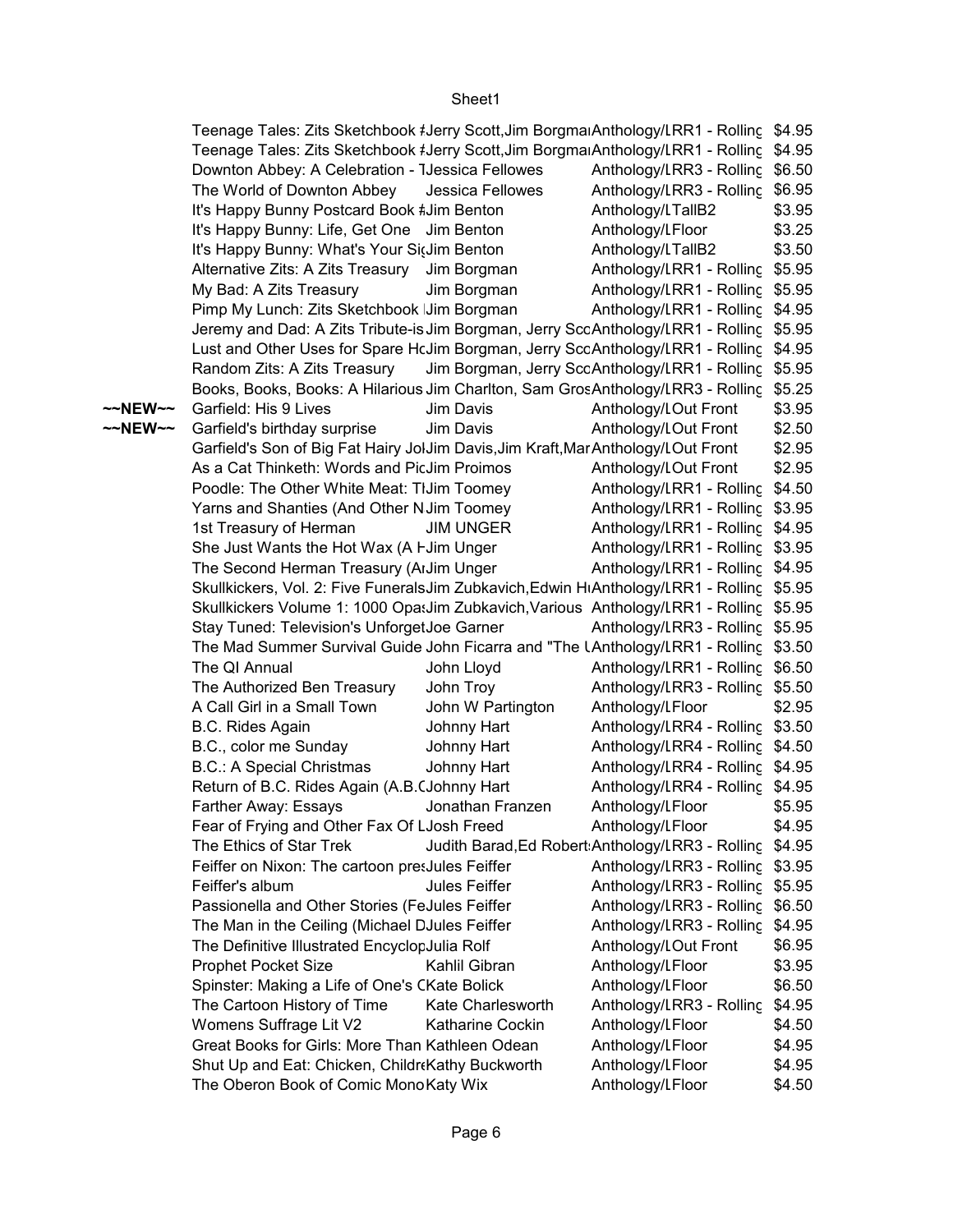| The Making of Guys and Dolls, Th Keith Garebian                                 |                                            | Anthology/LRR3 - Rolling | \$2.50 |
|---------------------------------------------------------------------------------|--------------------------------------------|--------------------------|--------|
| MythBusters: The Explosive TruthKeith Zimmerman, Kent Anthology/LFloor          |                                            |                          | \$4.50 |
| Oor Wullie 2001                                                                 | Ken H. Harrison                            | Anthology/LRR1 - Rolling | \$4.95 |
| The Outstanding Actor: Seven KeKen Rea                                          |                                            | Anthology/LFloor         | \$4.50 |
| Fantasy Clip Art: Everything You IKevin Crossley                                |                                            | Anthology/LRR4 - Rolling | \$6.50 |
| F*ck It List: All The Things You C&Kevin Pryslak                                |                                            | Anthology/LOut Front     | \$3.50 |
| Reader's Choice Fourth Canadiar Kim; Flachmann Michae Anthology/LFloor          |                                            |                          | \$4.50 |
| From Far Away, Vol. 2 (2)                                                       | Kyoko Hikawa                               | Anthology/LRR4 - Rolling | \$5.50 |
| Hunger: A Novella and Stories                                                   | Lan Samantha Chang                         | Anthology/LFloor         | \$4.50 |
| The Intent to Live: Achieving YourLarry Moss                                    |                                            | Anthology/LFloor         | \$4.50 |
| A Coney Island of the Mind: PoenLawrence Ferlinghetti                           |                                            | Anthology/LFloor         | \$4.50 |
| The Essential George Booth (The Lee Lorenz                                      |                                            | Anthology/LRR3 - Rolling | \$4.95 |
| The Essential Jack Ziegler (The ELee Lorenz                                     |                                            | Anthology/LRR3 - Rolling | \$4.95 |
| <b>NOSTRADAMUS</b>                                                              | Lee McCann                                 | Anthology/LFloor         | \$5.95 |
| A Charlie Brown Christmas: The NLee Mendelson, Bill MekAnthology/LRR4 - Rolling |                                            |                          | \$6.50 |
| Grand Central Winter: Stories fror Lee Stringer                                 |                                            | Anthology/LFloor         | \$4.95 |
| Ibn Tufayl's Hayy Ibn Yaqzan: A FLenn Evan Goodman                              |                                            | Anthology/LFloor         | \$4.95 |
| Book of Jessica                                                                 | Linda Griffiths, Maria Ca Anthology/LFloor |                          | \$2.95 |
| Big 5-0 : A for Better or for WorseLYNN FRANKS JOHNSAnthology/LRR1 - Rolling    |                                            |                          | \$4.95 |
| Big 5-0: A for Better or for WorseLYNN FRANKS JOHNSAnthology/LRR1 - Rolling     |                                            |                          | \$4.95 |
| All About April: Our Little Girl GrovLynn Johnston                              |                                            | Anthology/LRR1 - Rolling | \$4.95 |
| All About April: Our Little Girl GrovLynn Johnston                              |                                            | Anthology/LRR1 - Rolling | \$4.95 |
| Family Business: For Better Or FLynn Johnston                                   |                                            | Anthology/LRR1 - Rolling | \$4.95 |
| Graduation: A Time For Change <i>ALynn Johnston</i>                             |                                            | Anthology/LRR1 - Rolling | \$4.95 |
| Growing Like a Weed: A For BettLynn Johnston                                    |                                            | Anthology/LRR1 - Rolling | \$4.95 |
| I've Got the One-More-Washload Lynn Johnston                                    |                                            | Anthology/LRR1 - Rolling | \$4.95 |
| If This Is A Lecture, How Long Willynn Johnston                                 |                                            | Anthology/LRR1 - Rolling | \$3.95 |
| If This Is A Lecture, How Long Willynn Johnston                                 |                                            | Anthology/LRR1 - Rolling | \$4.95 |
| It Must Be Nice to Be Little                                                    | Lynn Johnston                              | Anthology/LRR1 - Rolling | \$4.95 |
| It's All Downhill From Here: A For Lynn Johnston                                |                                            | Anthology/LRR1 - Rolling | \$4.95 |
| It's All Downhill From Here: A For Lynn Johnston                                |                                            | Anthology/LRR1 - Rolling | \$4.95 |
| It's the Thought That Counts: For Lynn Johnston                                 |                                            | Anthology/LRR1 - Rolling | \$5.95 |
| Just One More Hug (For Better or Lynn Johnston                                  |                                            | Anthology/LRR1 - Rolling | \$4.95 |
| Keep the Home Fries Burning: A Lynn Johnston                                    |                                            | Anthology/LRR1 - Rolling | \$4.95 |
| Keep the Home Fries Burning: A Lynn Johnston                                    |                                            | Anthology/LRR1 - Rolling | \$4.95 |
| Keep the Home Fries Burning: A Lynn Johnston                                    |                                            | Anthology/LRR1 - Rolling | \$3.95 |
| Love Just Screws Everything Up: Lynn Johnston                                   |                                            | Anthology/LRR1 - Rolling | \$5.95 |
| Middle Age Spread: A For Better Lynn Johnston                                   |                                            | Anthology/LRR1 - Rolling | \$4.95 |
| More Than a Month of Sundays: /Lynn Johnston                                    |                                            | Anthology/LRR1 - Rolling | \$4.95 |
| Never Wink at a Worried Woman: Lynn Johnston                                    |                                            | Anthology/LRR1 - Rolling | \$4.95 |
| Never Wink at a Worried Woman: Lynn Johnston                                    |                                            | Anthology/LRR1 - Rolling | \$4.95 |
| Our Sunday Best                                                                 | Lynn Johnston                              | Anthology/LRR1 - Rolling | \$3.55 |
| Pushing 40: A For Better or for WLynn Johnston                                  |                                            | Anthology/LRR1 - Rolling | \$4.95 |
| Pushing 40: A For Better or for WLynn Johnston                                  |                                            | Anthology/LRR1 - Rolling | \$4.95 |
| Reality Check: A For Better or ForLynn Johnston                                 |                                            | Anthology/LRR1 - Rolling | \$4.95 |
| <b>Remembering Farley</b>                                                       | Lynn Johnston                              | Anthology/LRR1 - Rolling | \$4.95 |
| Seniors' Discount: A For Better or Lynn Johnston                                |                                            | Anthology/LRR1 - Rolling | \$4.95 |
| Seniors' Discount: A For Better or Lynn Johnston                                |                                            | Anthology/LRR1 - Rolling | \$4.95 |
| She's Turning into One of Them! / Lynn Johnston                                 |                                            | Anthology/LRR1 - Rolling | \$4.95 |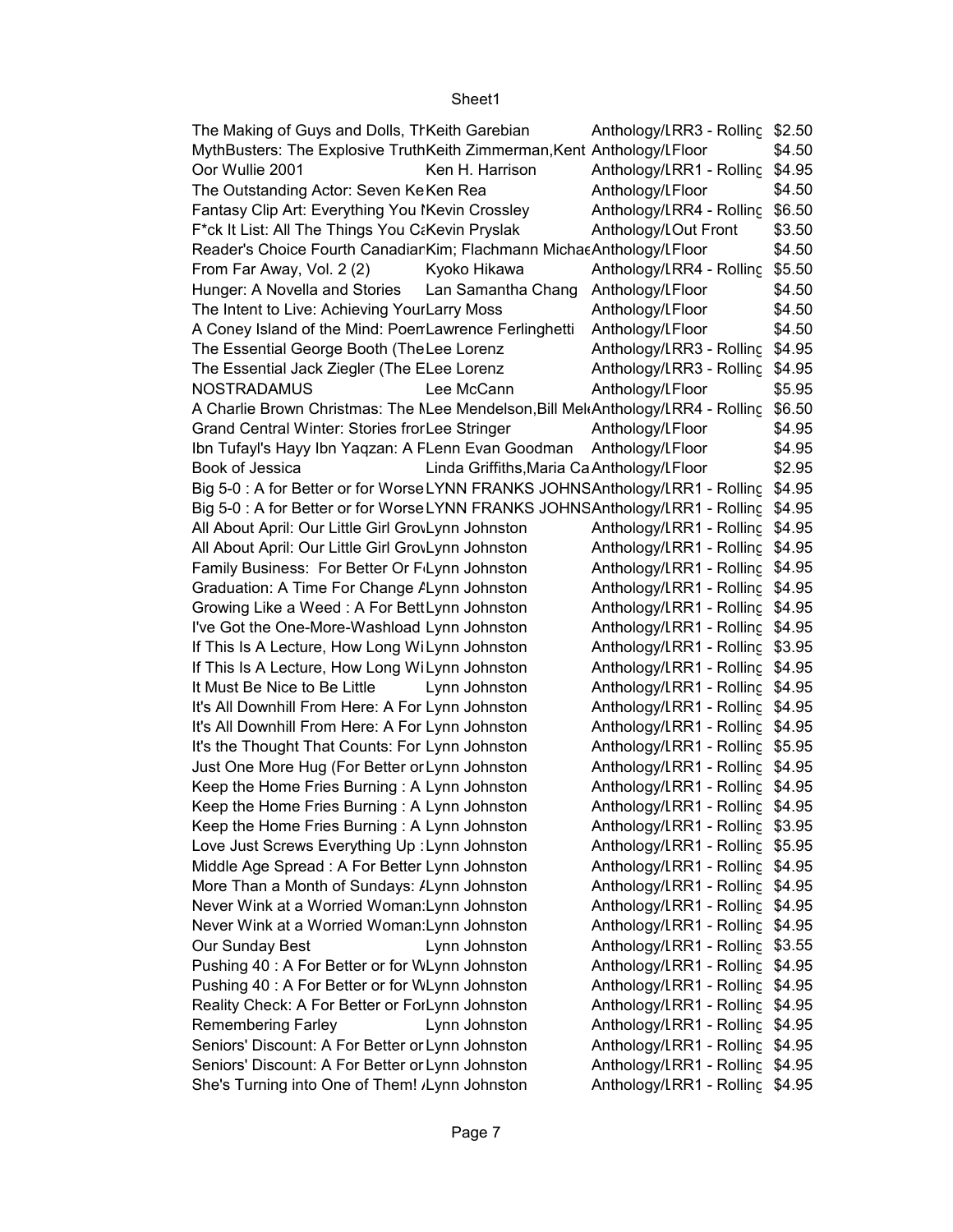Anthology/LRR1 - Rolling \$4.50 Anthology/LRR1 - Rolling \$4.95 Anthology/LRR1 - Rolling \$4.95 Anthology/LRR1 - Rolling \$4.95 Anthology/LRR1 - Rolling \$6.50 Anthology/LRR1 - Rolling \$4.95 Anthology/LRR1 - Rolling \$4.95 Anthology/LRR1 - Rolling \$4.95 Leaving Home: Survival of the HirLynn Johnston, Andie PAnthology/LRR1 - Rolling \$3.95 \$6.50 B4 \$6.95 Lost in "Lost in Space" Mark Cotta Vaz Anthology/LRR3 - Rolling \$2.50 \$4.95 \$4.95 Anthology/LRR1 - Rolling \$4.95 Anthology/LSpinner Rack \$4.50 Ancient Rome and Pompeii (MagiMary Pope Osborne,Na Anthology/LSpinner Rack \$2.95 \$5.50 Anthology/LRR3 - Rolling \$3.50 Anthology/LRR3 - Rolling \$3.50 \$4.95 \$5.25 Anthology/LRR3 - Rolling \$4.95 \$4.50 Things That Make White People Unichael Bennett,Dave ZAnthology/LCustomer rec \$6.95 Anthology/LRR1 - Rolling \$3.50 Anthology/LRR4 - Rolling \$5.50 \$4.95 The gang's all here!: Cartoons Michael Maslin Anthology/LRR3 - Rolling \$4.95 \$4.50 500 Comic Book Villains Mike Conroy Anthology/LRR3 - Rolling \$5.95 \$3.95 \$4.95 Anthology/LCustomer rec \$4.50 \$5.25 \$4.25 \$4.95 \$5.25 \$4.50 N/A \$4.95 Oor Wullie Anthology/Literature RR1 - Rolling Rack Side 1 The " Broons " and " Oor Wullie " n/a The Shankhology/LRR1 - Rolling \$5.95 The " Broons " and " Oor Wullie " n/a The Shankhology/LRR1 - Rolling \$5.95 The Beano Book: 1998 h/a http://www.fat.com/induct/inductory/Literature 35.95 Anthology/LRR3 - Rolling \$4.50 Buffy: The Watcher's Guide, Vol. Nancy Holder,Jeff MaricAnthology/LRR3 - Rolling \$4.95 \$6.50 B4 \$6.50 \$4.95 Anthology/LSpinner Rack \$5.95 Starting from Scratch : A For Bett(Lynn Johnston Starting from Scratch : A For Bett(Lynn Johnston Starting from Scratch : A For Bett(Lynn Johnston Sunshine and Shadow: A For BetILynn Johnston The Lives Behind the Lines: 20 Y(Lynn Johnston There Goes My Baby!: A For BettiLynn Johnston Things Are Looking Up... : A For ELynn Johnston With This Ring: A For Better or FcLynn Johnston First Intermissions: Twenty-One CM. Owen Lee **Anthology/LFloor** The Treasures of Imperial Beijing Mario Sabattini, Nicoletta Anthology/LB4 Letters from Across the Country Marsha Boulton **Anthology/LFloor** Very Private Gentleman: A Novel Martin Booth Anthology/LOut Front Male Menopaws: The Silent Howl Marty Sacks How Not to Become a Crotchety (Mary McHugh Wizardology: The Book of the SecMaster Merlin **Anthology/LOut Front** Bart Simpson's Guide to Life: A WMatt Groening Bart Simpson's Guide to Life: A WMatt Groening Signs of Hope: Messages from SuMatthew "Levee" ChaveAnthology/LFloor Library: An Unquiet History Matthew Battles Anthology/LFloor The World Encyclopedia of ComicMaurice Horn Dr. Broth and Ollie's Brain-Bogglir Michael Abrams Anthology/LFloor "Private Eye" Cartoonists: Michae Michael Ffolkes The Norm Magazine: The 12 Step Michael Jantze Home Game: An Accidental Guid Michael Lewis Anthology/LFloor What to Read: The Essential Guid Mickey Ph.D. Pearlman Anthology/LFloor A Little Book of Gargoyles Mike Harding Anthology/LOut Front Is Everyone Hanging Out Without Mindy Kaling **Anthology/Literature Concerns** Is Everyone Hanging Out Without Mindy Kaling Why Not Me? Mindy Kaling Mindy Kaling Anthology/LFloor The Female of the Species Mindy McGinnis Anthology/LFloor Belling the Cat: Essays, Reports aMordecai Richler Anthology/LFloor Mordecai Richler Was Here: Sele Mordecai Richler Anthology/LFloor Packed To The Rafters: Modern tMr Douglas Mayo Anthology/LFloor First Encounters: A Book of Mem Nancy Caldwell Sorel Mary Cassatt (Library of Americar Nancy Mowell Mathews Anthology/LB4 Incredible Voyage National Geographic SoAnthology/LB4 A Butler's Guide to Gentlemen's CNicholas Clayton Anthology/LOut Front Griffin & Sabine: An Extraordinar Nick Bantock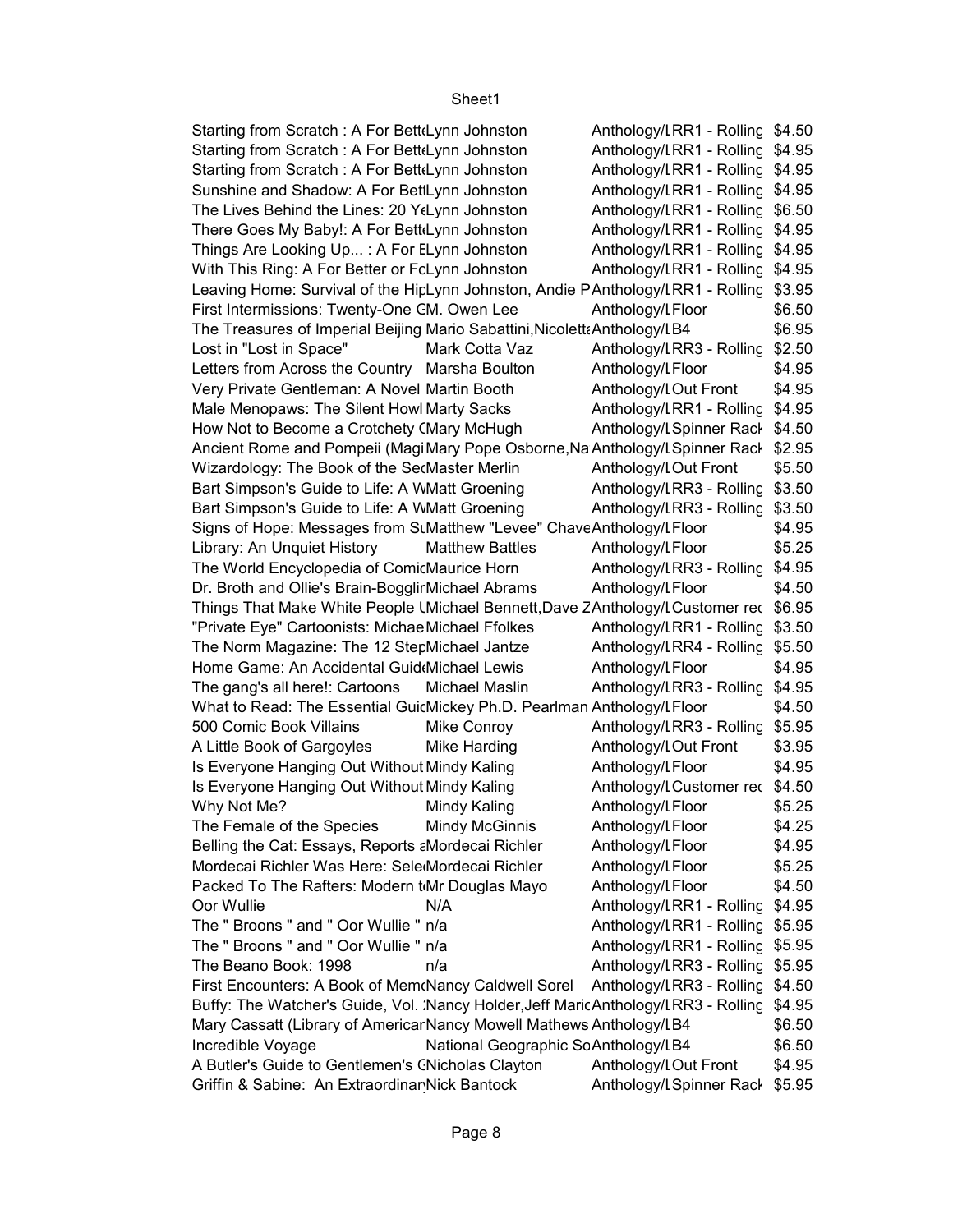| The Golden Mean: In Which the ENick Bantock                                             |                          | Anthology/LSpinner Rack \$5.50  |        |
|-----------------------------------------------------------------------------------------|--------------------------|---------------------------------|--------|
| The pick of Punch. An annual sel(Nicolas (ed.) [PUNCH] [Anthology/LRR4 - Rolling \$3.50 |                          |                                 |        |
| Hi, This Is Sylvia                                                                      | Nicole Hollander         | Anthology/LRR3 - Rolling \$3.95 |        |
| Cliches: Avoid Them Like the Pla Nigel Fountain                                         |                          | Anthology/LOut Front            | \$4.50 |
| The " Broons " and " Oor Wullie " No Author                                             |                          | Anthology/LRR1 - Rolling \$4.95 |        |
|                                                                                         |                          | Anthology/LFloor                |        |
| I Feel Bad About My Neck: And ONora Ephron                                              |                          |                                 | \$4.50 |
| Uncle Johns Bathroom Reader PINOT AVAILABLE (NA) Anthology/LOut Front                   |                          |                                 | \$4.50 |
| Short Stories for a Long Year: An OIW Members                                           |                          | Anthology/LFloor                | \$3.25 |
| The Bachelor Home Companion: P. J. O'Rourke                                             |                          | Anthology/LFloor                | \$4.95 |
| The Withdrawal Methods: Stories Pasha Malla                                             |                          | Anthology/LFloor                | \$5.95 |
| Because I Said So! (Rose Is RosePat Brady                                               |                          | Anthology/LRR1 - Rolling \$3.95 |        |
| High-Spirited Rose is Rose: A ColPat Brady                                              |                          | Anthology/LRR3 - Rolling \$4.95 |        |
| License To Dream                                                                        | Pat Brady                | Anthology/LRR3 - Rolling \$4.95 |        |
| Rose is Rose Right on the Lips: APat Brady                                              |                          | Anthology/LRR3 - Rolling \$4.95 |        |
| Rose is Rose Running on Alter EcPat Brady                                               |                          | Anthology/LRR3 - Rolling \$4.95 |        |
| Rose is Rose: 15th Anniversary CPat Brady                                               |                          | Anthology/LRR3 - Rolling \$4.95 |        |
| Rose Is Rose: It Takes Two to TicPat Brady                                              |                          | Anthology/LRR1 - Rolling \$3.95 |        |
| She's a Momma, Not a Movie Sta Pat Brady                                                |                          | Anthology/LRR3 - Rolling \$4.95 |        |
| The Irresistible Rose Is Rose                                                           | Pat Brady                | Anthology/LRR3 - Rolling \$4.95 |        |
| Red Carpet Rose: A Rose is RosePat Brady, Don Wimme Anthology/LRR3 - Rolling \$4.95     |                          |                                 |        |
| Not Just Another Sweetheart Dea Pat Brady, Don Wimmer Anthology/LRR3 - Rolling \$4.95   |                          |                                 |        |
| Penguin Book of Canadian BiograPat Hancock                                              |                          | Anthology/LFloor                | \$1.50 |
| A Little Look-See: Mutts 6                                                              | <b>Patrick McDonnell</b> | Anthology/LRR1 - Rolling \$4.95 |        |
| Call of the Wild: A MUTTS Comic Patrick McDonnell                                       |                          | Anthology/LRR1 - Rolling \$5.95 |        |
| Cats and Dogs: MUTTS II                                                                 | <b>Patrick McDonnell</b> | Anthology/LRR1 - Rolling \$4.95 |        |
| More Shtuff - Mutts III (Mutts)                                                         | <b>Patrick McDonnell</b> | Anthology/LRR1 - Rolling \$4.95 |        |
| Our Mutts Five                                                                          | <b>Patrick McDonnell</b> | Anthology/LRR1 - Rolling \$4.95 |        |
| Stop and Smell the Roses: A MuttPatrick McDonnell                                       |                          | Anthology/LRR1 - Rolling \$4.95 |        |
| What Now: Mutts, Vol. 7                                                                 | <b>Patrick McDonnell</b> | Anthology/LRR1 - Rolling \$4.95 |        |
| Yesh! (Mutts IV)                                                                        | <b>Patrick McDonnell</b> | Anthology/LRR1 - Rolling \$4.95 |        |
| The Actor Speaks: Voice and the Patsy Rodenburg                                         |                          | Anthology/LFloor                | \$4.50 |
| Reverend Jonah (Scirocco DramaPaul Ciufo                                                |                          | Anthology/LFloor                | \$2.25 |
| To hell with Picasso, and other esPaul Johnson                                          |                          | Anthology/LFloor                | \$6.50 |
| I Shudder: And Other Reactions to Paul Rudnick                                          |                          | Anthology/LFloor                | \$5.95 |
| A Woman Scorned                                                                         | Peggy Sanday             | Anthology/LFloor                | \$6.50 |
| Peter Arno's Ladies & Gentlemen Peter Arno                                              |                          | Anthology/LRR1 - Rolling \$4.95 |        |
| Peter Arno's sizzling platter                                                           | Peter Arno               | Anthology/LRR1 - Rolling        | \$4.95 |
| Wisdom from the World According Peter Pauper Press Edi Anthology/LOut Front             |                          |                                 | \$3.95 |
| Poe's Children: The New Horror: /Peter Straub                                           |                          | Anthology/LFloor                | \$6.95 |
| The Joss Whedon Companion (FiPopMatters                                                 |                          | Anthology/LRR3 - Rolling        | \$5.95 |
| Children's Literature: A Reader's IProfessor Seth Lerer                                 |                          | Anthology/LFloor                | \$5.95 |
| The New Yorker Book of Cartoon Puzzability                                              |                          | Anthology/LRR3 - Rolling        | \$6.50 |
| Acres of Diamonds                                                                       | R. H. Conwell            | Anthology/LFloor                | \$1.95 |
| The Cat's Pajamas: 101 of the W(Rachael Hale                                            |                          |                                 | \$6.50 |
|                                                                                         |                          | Anthology/LB4                   |        |
| Iba                                                                                     | Rachelle Reyes           | Anthology/LRR1 - Rolling        | \$3.95 |
| World atlas of nations: [Rand McNRandMcNally                                            |                          | Anthology/LB4                   | \$6.95 |
| He Shoots He Skewers!                                                                   | Randy Duncan             | Anthology/LRR3 - Rolling        | \$5.50 |
| Patterns In The Mind: Language / Ray Jackendoff                                         |                          | Anthology/LFloor                | \$4.95 |
| The dreamland; & Girls in the garRaymond Storey                                         |                          | Anthology/LFloor                | \$3.50 |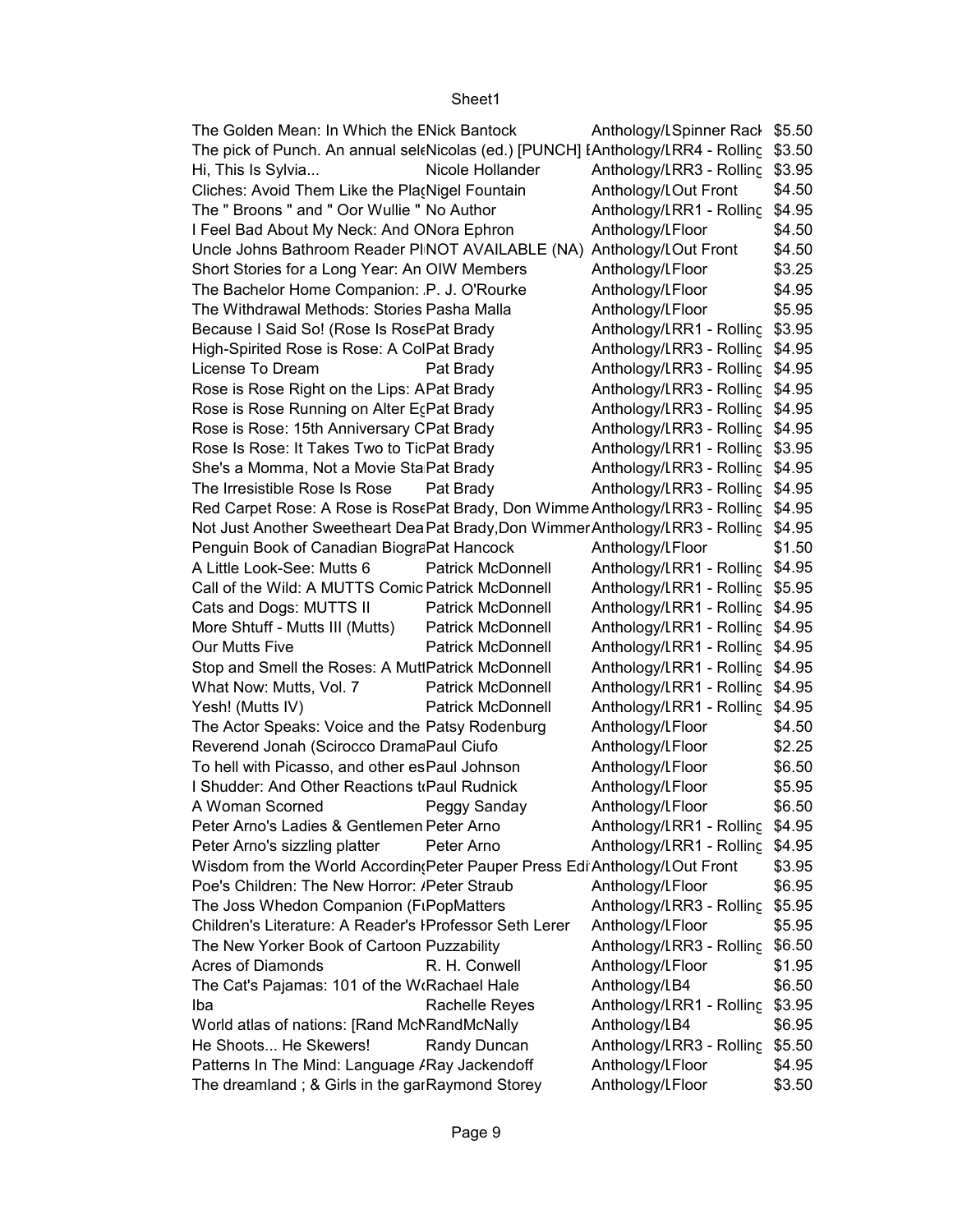| Printer's Error: Irreverent Stories f Rebecca Romney, J. P. Anthology/LFloor            |                                 | \$4.95 |
|-----------------------------------------------------------------------------------------|---------------------------------|--------|
| How To Do Everything: (From the Red Green                                               | Anthology/LSpinner Rack         | \$4.95 |
| The Red Smith Reader<br>Red Smith                                                       | Anthology/LFloor                | \$4.50 |
| How to Draw Dynamic Comic BooRich Buckler                                               | Anthology/LRR1 - Rolling \$5.50 |        |
| Don't Sweat the Small Stuff and It Richard Carlson                                      | Anthology/LOut Front            | \$4.95 |
| Don't Sweat the Small Stuff and It Richard Carlson                                      | Anthology/LOut Front            | \$4.95 |
| Don't Sweat the Small Stuff and It Richard Carlson                                      | Anthology/LOut Front            | \$4.95 |
| You Know You're Fifty When<br><b>Richard Smith</b>                                      | Anthology/LSpinner Rack         | \$4.50 |
| Shapes and Colors: A Cul De SacRichard Thompson                                         | Anthology/LRR4 - Rolling \$4.95 |        |
| Black Science, Vol. 2: Welcome, IRick Remender                                          | Anthology/LRR1 - Rolling        | \$6.95 |
| Rick Smolan, Jennifer ElAnthology/LOut Front<br>The Human Face of Big Data              |                                 | \$6.95 |
| Old Songs in a New Cafe: SelecteRobert James Waller                                     | Anthology/LFloor                | \$4.50 |
| The Golden Dog Book of Fairy TaRobert Lovejoy                                           | Anthology/LFloor                | \$4.50 |
| The Official Overstreet Comic BocRobert M. Overstreet                                   | Anthology/LRR4 - Rolling \$5.50 |        |
| The Overstreet Comic Book Price Robert M. Overstreet, TcAnthology/LRR4 - Rolling \$4.95 |                                 |        |
| The Naked Cartoonist: A New WaRobert Mankoff                                            | Anthology/LRR3 - Rolling \$5.95 |        |
| The New New Journalism: ConverRobert S. Boynton                                         | Anthology/LFloor                | \$4.50 |
| New York in a Dozen Dishes<br><b>Robert Sietsema</b>                                    | Anthology/LFloor                | \$6.00 |
| Dan McGrew, Sam McGee: The pRobert W Service                                            | Anthology/LFloor                | \$4.95 |
| Drama Games and Acting Exercis Rod Martin                                               | Anthology/LFloor                | \$3.95 |
| Grass the Paged Experience<br>Ron Mann                                                  | Anthology/LRR1 - Rolling \$5.50 |        |
| <b>Emett's Ministry of Transport</b><br><b>Rowland Emett</b>                            | Anthology/LRR3 - Rolling \$4.50 |        |
| The Way of the Storyteller: A Gre:Ruth Sawyer                                           | Anthology/LFloor                | \$4.95 |
| Crusoe, the Celebrity Dachshund: Ryan Beauchesne                                        | Anthology/LOut Front            | \$4.50 |
| Sunshine State: Essays<br>Sarah Gerard                                                  | Anthology/LFloor                | \$5.95 |
| Another Day In Cubicle Paradise: Scott Adams                                            | Anthology/LRR1 - Rolling \$4.95 |        |
| Dogbert's Top Secret Managemer Scott Adams                                              | Anthology/LRR1 - Rolling \$6.95 |        |
| Dogbert's Top Secret Managemer Scott Adams                                              | Anthology/LRR1 - Rolling \$6.50 |        |
| Dogbert's Top Secret Managemer Scott Adams                                              | Anthology/LRR1 - Rolling \$6.50 |        |
| Fugitive from the Cubicle Police Scott Adams                                            | Anthology/LRR1 - Rolling \$5.95 |        |
| Fugitive from the Cubicle Police Scott Adams                                            | Anthology/LRR1 - Rolling \$5.95 |        |
| Fugitive from the Cubicle Police Scott Adams                                            | Anthology/LRR1 - Rolling \$5.95 |        |
| Fugitive from the Cubicle Police Scott Adams                                            | Anthology/LRR1 - Rolling \$5.95 |        |
| It's Obvious You Won't Survive By Scott Adams                                           | Anthology/LRR1 - Rolling \$5.95 |        |
| Journey to Cubeville : DILBERT Scott Adams                                              | Anthology/LRR1 - Rolling \$5.95 |        |
| Still Pumped From Using The MorScott Adams                                              | Anthology/LRR1 - Rolling \$4.95 |        |
| The Dilbert Principle: A Cubicle's-Scott Adams                                          | Anthology/LRR1 - Rolling \$4.95 |        |
| The Dilbert Principle: A Cubicle's-Scott Adams                                          | Anthology/LRR1 - Rolling \$4.95 |        |
| <b>Scott Wallens</b><br>Shattered, Week #1                                              | Anthology/LFloor                | \$4.50 |
| <b>Best Friends</b><br>See Image                                                        | Anthology/LOut Front            | \$3.95 |
| It Gets Worse: A Collection of EssShane Dawson                                          | Anthology/LCustomer rec \$4.95  |        |
| Shane Hillman<br>Daily Monsters Vol 1                                                   | Anthology/LRR1 - Rolling        | \$3.95 |
| Novel Destinations: Literary LandrShannon Mckenna SchrAnthology/LFloor                  |                                 | \$5.50 |
| In This House Are Many Women ; Sheree Fitch                                             | Anthology/LFloor                | \$2.95 |
| Eccentric Glamour: Creating an InSimon Doonan                                           | Anthology/LFloor                | \$4.50 |
| Coffee with Groucho (Coffee with Simon Louvish                                          | Anthology/LFloor                | \$4.50 |
| Look Alive Out There<br>Sloane Crosley                                                  | Anthology/LFloor                | \$6.50 |
| SPIN: Greatest Hits: 25 Years of ISpin Magazine                                         | Anthology/LOut Front            | \$5.50 |
|                                                                                         |                                 |        |
| The Modern Dog: A Joyful Explor: Stanley Coren                                          | Anthology/LFloor                | \$6.50 |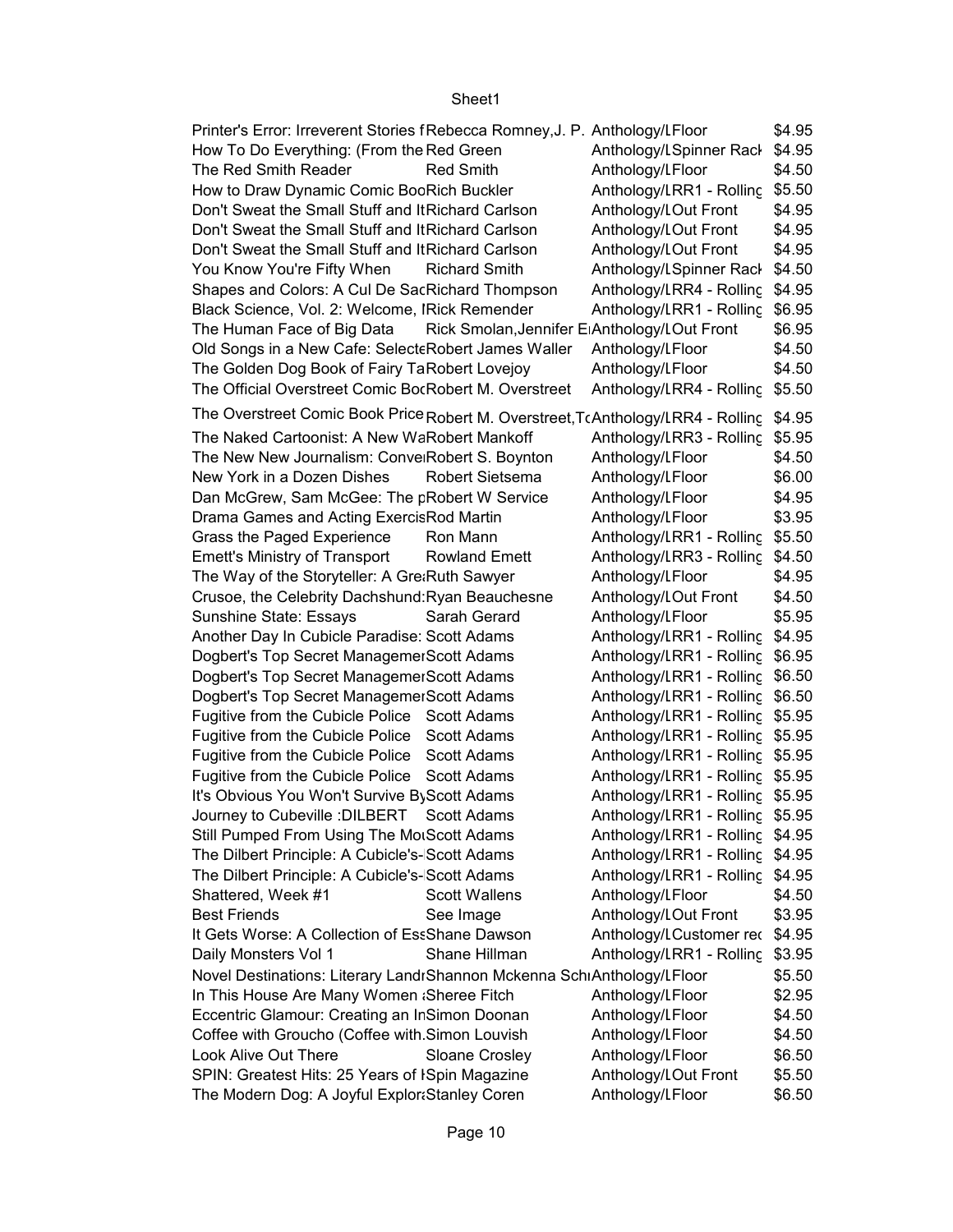| I Am A Pole (And So Can You!) Stephen Colbert                                           |                           | Anthology/LSpinner Rack \$4.95                         |        |
|-----------------------------------------------------------------------------------------|---------------------------|--------------------------------------------------------|--------|
| I Am America (And So Can You!) Stephen Colbert                                          |                           | Anthology/LFloor                                       | \$6.50 |
| Race Against Time (CBC Massey Stephen Lewis                                             |                           | Anthology/LFloor                                       | \$4.95 |
| Treks Not Taken: What If Stepher Steven R Boyett                                        |                           | Anthology/LRR3 - Rolling \$4.50                        |        |
| Dread & Superficiality: Woody All(Stuart Hample, Woody AAnthology/LRR4 - Rolling \$7.95 |                           |                                                        |        |
| Cat on a Hot Tin Roof                                                                   | <b>Tennessee Williams</b> | Anthology/LFloor                                       | \$3.25 |
| Across the Pond: An Englishman' Terry Eagleton                                          |                           | Anthology/LFloor                                       | \$4.95 |
| From Trudeau to Trudeu fifty year Terry Mosher                                          |                           | Anthology/LRR3 - Rolling \$4.50                        |        |
| Sit & Solve®n Mindstretch Puzzles Terry Stickels                                        |                           | Anthology/LOut Front                                   | \$2.95 |
| LIFE 50 Years of James Bond                                                             |                           | The Editors of LIFE BocAnthology/LRR3 - Rolling \$6.50 |        |
| The New Yorker Magazine Book (The New Yorker Magaz Anthology/LRR3 - Rolling \$4.95      |                           |                                                        |        |
| How to Tell If Your Cat Is Plotting The Oatmeal, Matthew Anthology/LSpinner Racl \$5.50 |                           |                                                        |        |
| My Dog: The Paradox: A Lovable The Oatmeal, Matthew I Anthology/LOut Front              |                           |                                                        | \$4.50 |
| Hazel,                                                                                  | Theodore Key              | Anthology/LRR3 - Rolling \$3.95                        |        |
| Perfect Dark Official Strategy GuitTim Bogenn                                           |                           | Anthology/LRR1 - Rolling \$4.95                        |        |
| How to Create Action, Fantasy an Tom Alvarez                                            |                           | Anthology/LRR1 - Rolling \$3.95                        |        |
| Palookaville: Seth and the Art of (Tom Smart                                            |                           | Anthology/LRR3 - Rolling \$4.95                        |        |
| <b>WD-40</b>                                                                            | <b>Tony Dierckins</b>     | Anthology/LOut Front                                   | \$3.50 |
| Some of our best friends are in buTrevor Hutchings                                      |                           | Anthology/LRR3 - Rolling \$3.95                        |        |
| <b>Splitting Off</b>                                                                    | <b>Triny Finlay</b>       | Anthology/LFloor                                       | \$4.50 |
| <b>Assholes Finish First</b>                                                            | <b>Tucker Max</b>         | Anthology/LFloor                                       | \$5.95 |
| Herman Box Set                                                                          | Unger, Jim                | Anthology/LRR1 - Rolling \$5.95                        |        |
| "Punch" Book of Kids                                                                    | Unknown                   | Anthology/LRR4 - Rolling \$5.50                        |        |
| 101 Things to do Instead of WatclUnknown                                                |                           | Anthology/LOut Front                                   | \$4.95 |
| A Book Lover's Diary                                                                    | Unknown                   | Anthology/LFloor                                       | \$3.95 |
| Alien Landscapes                                                                        | Unknown                   | Anthology/LRR1 - Rolling \$5.95                        |        |
| <b>Bash Street Kids Annual</b>                                                          | Unknown                   | Anthology/LRR3 - Rolling \$5.95                        |        |
| Big Book of Wit & Wisdom                                                                | Unknown                   | Anthology/LOut Front                                   | \$5.95 |
| Buffy the Vampire Slayer and PhilUnknown                                                |                           | Anthology/LRR4 - Rolling \$4.95                        |        |
| Canadian Poetry (New Press CanUnknown                                                   |                           | Anthology/LFloor                                       | \$2.95 |
| Chapters Guide to Children's Boo Unknown                                                |                           | Anthology/LFloor                                       | \$4.50 |
| Crazy Sh*t Old People Say                                                               | Unknown                   | Anthology/LFloor                                       | \$5.50 |
| Dennis the Menace Annual                                                                | Unknown                   | Anthology/LRR3 - Rolling \$5.50                        |        |
| Doonesbury by Trudeau, G B (19 Unknown                                                  |                           | Anthology/LRR1 - Rolling \$6.95                        |        |
| Fiction: A Pocket Anthology (CanaUnknown                                                |                           | Anthology/LFloor                                       | \$4.95 |
| Fiction: A Pocket Anthology (CanaUnknown                                                |                           | Anthology/LFloor                                       | \$4.95 |
| FOOD, FOOD, FOOD: A Feast of Unknown                                                    |                           | Anthology/LRR3 - Rolling \$3.95                        |        |
| GILES 24 (TWENTY-FOURTH SIUnknown                                                       |                           | Anthology/LRR1 - Rolling \$4.95                        |        |
| Giles Annual 27 Twenty-Seventh Unknown                                                  |                           | Anthology/LRR1 - Rolling \$4.95                        |        |
| GILES THIRTY FIFTH SERIES Unknown                                                       |                           | Anthology/LRR1 - Rolling \$3.75                        |        |
| Great Comics Syndicated by the IUnknown                                                 |                           | Anthology/LRR4 - Rolling \$9.95                        |        |
| Grettir's Saga                                                                          | Unknown                   | Anthology/LFloor                                       | \$7.95 |
| Guys Write for Guys Read                                                                | Unknown                   | Anthology/LFloor                                       | \$4.50 |
| How To Boost Your Brain: 50 Min Unknown                                                 |                           | Anthology/LOut Front                                   | \$4.50 |
| Legends: The Century's Most Unf Unknown                                                 |                           | Anthology/LB4                                          | \$5.95 |
| Modern Canadian Plays V.1                                                               | Unknown                   | Anthology/LFloor                                       | \$4.95 |
| New Women: Short Stories by CaUnknown                                                   |                           | Anthology/LFloor                                       | \$3.95 |
| New Yorker Golf: Address Book Unknown                                                   |                           | Anthology/LRR3 - Rolling \$4.95                        |        |
| Noisy Outlaws, Unfriendly Blobs, ¿Unknown                                               |                           | Anthology/LFloor                                       | \$5.50 |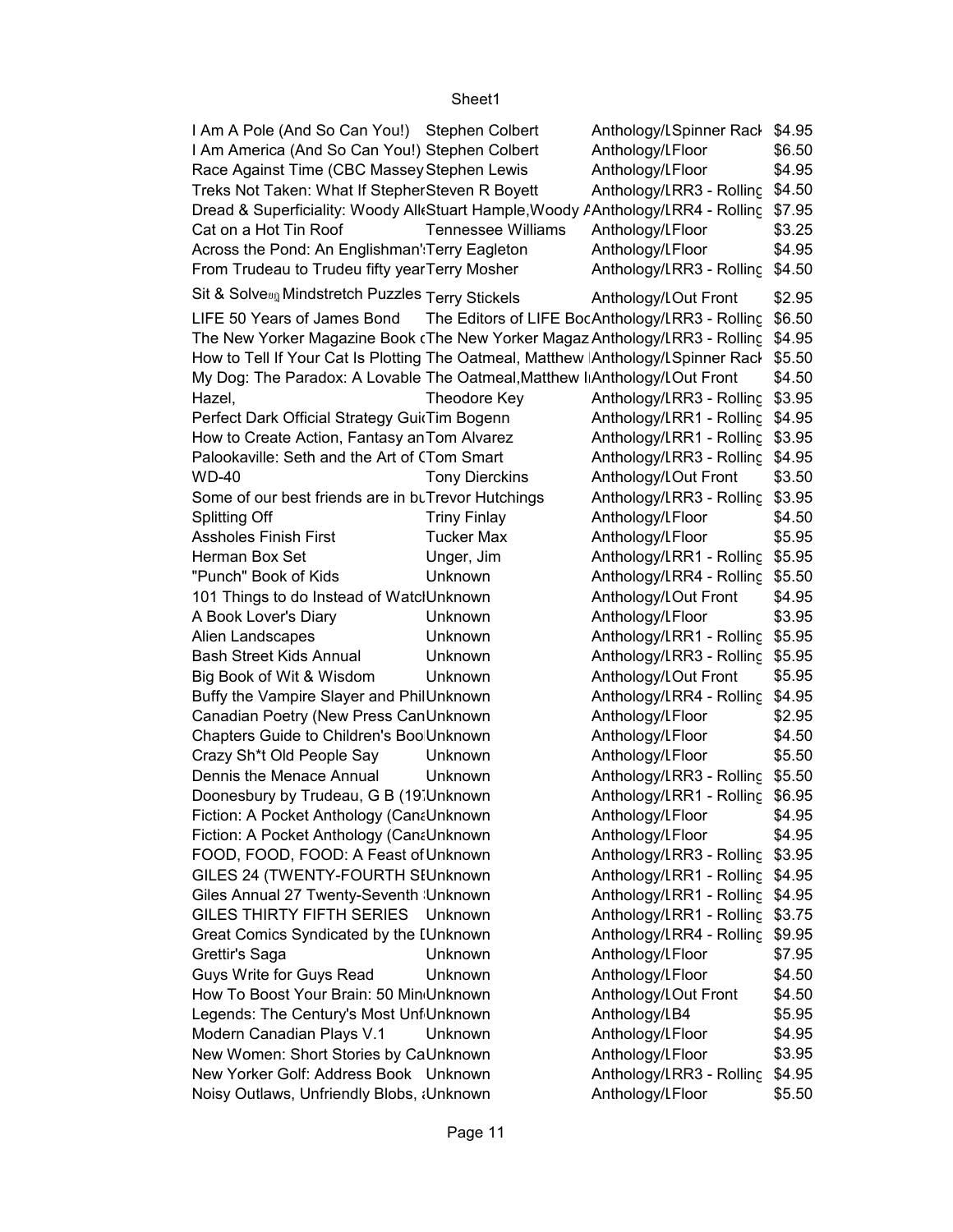\$6.50 \$4.95 Oor Wullie Book Annual 2009 Unknown Anthology/Literature RR1 - Rolling Rack Side 1 Pick of "Punch" 1989 Unknown Anthology/LRR4 - Rolling \$6.00 Anthology/LRR4 - Rolling \$6.00 Questionable Content, Part 3 Unknown Manthology/LRR1 - Rolling \$6.95 \$3.50 \$6.50 \$5.50 \$4.50 Anthology/LRR1 - Rolling \$5.95 Anthology/LRR1 - Rolling \$4.95 The Broons Annual 2018 Unknown Anthology/LRR1 - Rolling \$4.95 Anthology/LRR1 - Rolling \$5.95 Anthology/LRR4 - Rolling \$6.95 \$5.95 Anthology/LRR4 - Rolling \$4.50 Anthology/LRR4 - Rolling \$5.95 Anthology/LRR1 - Rolling \$5.95 Anthology/LRR1 - Rolling \$5.95 \$4.50 \$4.50 \$5.95 \$5.25 \$5.25 Comic Party Book 3: Last Call Various **Anthology/LRR4 - Rolling \$5.50** Comic Party Book 3: Last Call Various **Anthology/LRR4 - Rolling \$5.50** \$4.95 Broons Annual: 2002 Various. Anthology/Literature RR1 - Rolling Rack Side 1 How to Draw Graphic Novels! Victor Davila Anthology/LRR4 - Rolling \$3.50 \$2.95 Impollutable Pogo Walt Kelly Anthology/LRR1 - Rolling \$3.95 Anthology/LRR1 - Rolling \$3.95 The Pogo Party **Anthology/LITER 12 - The Pogo Party Anthology/LRR1** - Rolling \$3.95 \$9.95 \$4.95 Warren Ellis' Strange Kiss Warren Ellis,Mike WolfeAnthology/LRR4 - Rolling \$5.50 Warren Ellis' Stranger Kisses (W/Warren Ellis,Mike WolfeAnthology/LRR4 - Rolling \$5.50 CAPTAIN SWING AND THE ELEWarren Ellis,Raulo CacıAnthology/LRR4 - Rolling \$5.95 Anthology/LRR3 - Rolling \$3.55 Anthology/LRR3 - Rolling \$5.95 \$4.50 \$5.95 Pick of Punch 1971 **William (ed) Davis** Anthology/LRR4 - Rolling \$6.00 Pick of Punch **Nilliam (editor) Davis** Anthology/LRR4 - Rolling \$6.00 Anthology/LRR4 - Rolling \$3.50 \$2.95 \$5.95 \$3.50 \$3.95 \$5.75 Norman Rockwell: A Sixty Year R Unknown Anthology/LOut Front Punch on Children: A Panorama, Unknown Scenes From Canadian Plays Unknown **Anthology/Literation** Submersion Journalism: Reporting Unknown Figure Radical Anthology/Literature Person from Anthology/Literature F The Best of Brevity: Twenty GrounDnknown The Best of Brevity: Twenty Groundhandown Anthology/Literature Floor The Blues Line: Blues Lyrics from Unknown Muddy Anthology/LFloor The Broons and Oor Wullie: A Ra Unknown The Broons and Oor Wullie: A Ra Unknown The Doonesbury Chronicles by TrUnknown The Encyclopedia of American CoUnknown The Most Brilliant Thoughts of All Unknown **Example 20 Anthology/LOut Front** The Pick of Punch: An Annual SelUnknown The Simpsons and Philosophy: TIUnknown The Spirit: A Pop-up Graphic Nov Unknown The Spirit: A Pop-up Graphic Nov Unknown Uncle John's Bathroom Reader PlUnknown **Anthology/LOut Front** Uncle John's Great Big Bathroom Unknown **Anthology/LOut Front** Respect for Acting **Contact Uta Hagen** Anthology/LFloor Am I Pig Enough for You Yet?: VcValerie Shaff, Jr. Roy BloAnthology/LOut Front Am I Pig Enough for You Yet?: VcValerie Shaff, Jr. Roy BloAnthology/LB4 The Divorced Kids Club and Othe W. D. Valgardson Anthology/LFloor Pogo Extra: Jes Fine Says Bug (VWalt Kelly 501 Must-Read Books (501 Serie: Walter Isaacson Anthology/LOut Front Valerie & Walter's Best Books for Walter M. Mayes, ValeritAnthology/LFloor I Can't Believe It's a Bigger and B<sub>Warren</sub> Martyn A Treasury of Christmas Stories Webb B. Garrison The Darwin Awards II: Unnatural Wendy Northcutt Anthology/LFloor The Fat Girl's Guide to Life Wendy Shanker Anthology/LFloor A Big Bowl of Punch:A Heady PotWilliam Cole Vision of Piers Plowman (Everym: William Langland Anthology/LFloor Without Feathers Getting Even Si Woody Allen **Anthology/LFloor** Would You Rather . . . ?: The Out Workman Publishing Anthology/LOut Front Scenes & Visions (Diamonds in thY. Nahshon Anthology/Literature Floor Don't die before you're dead Yevgeny Aleksandrovicl Anthology/LFloor